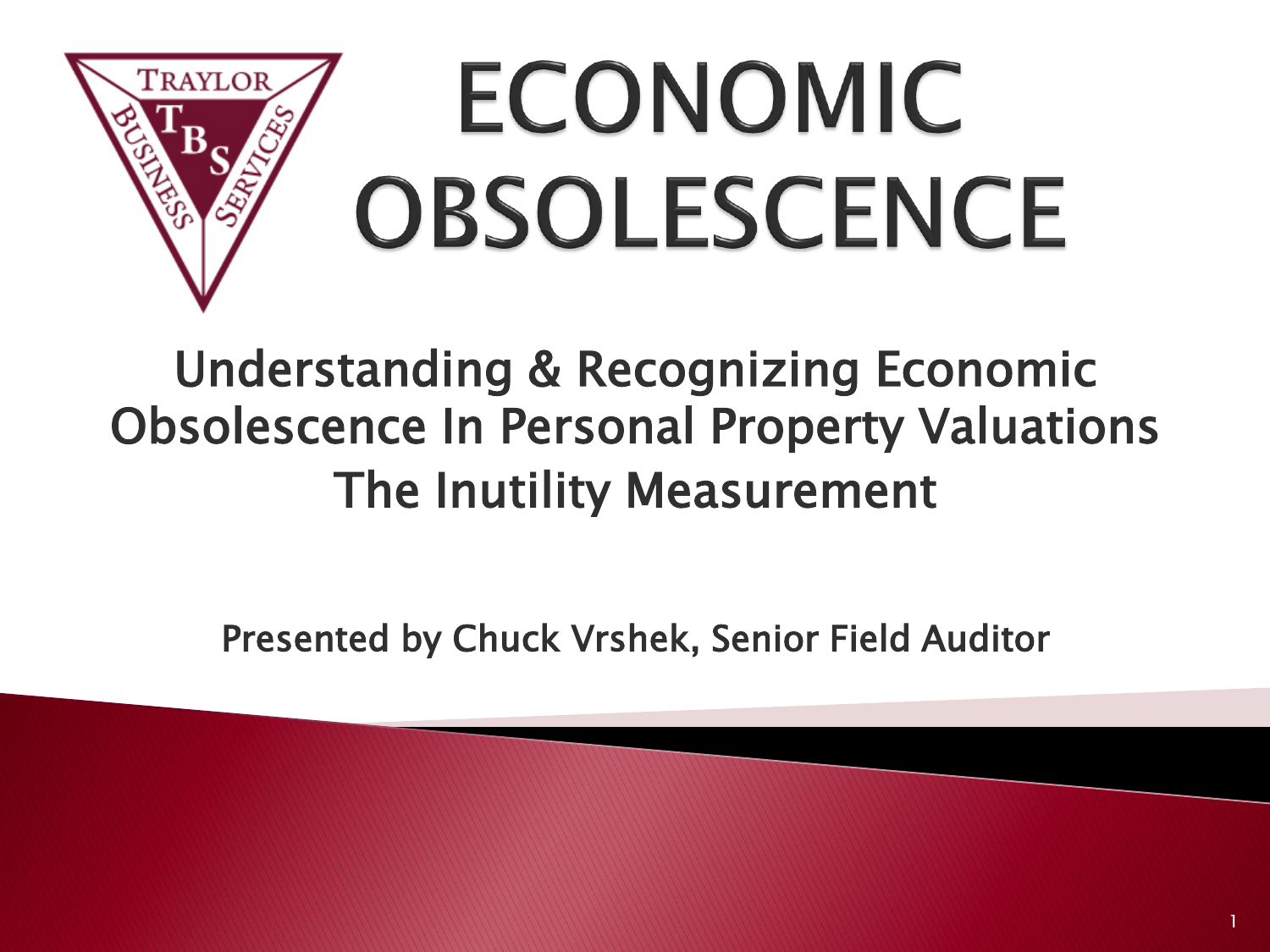# What is Economic Obsolescence?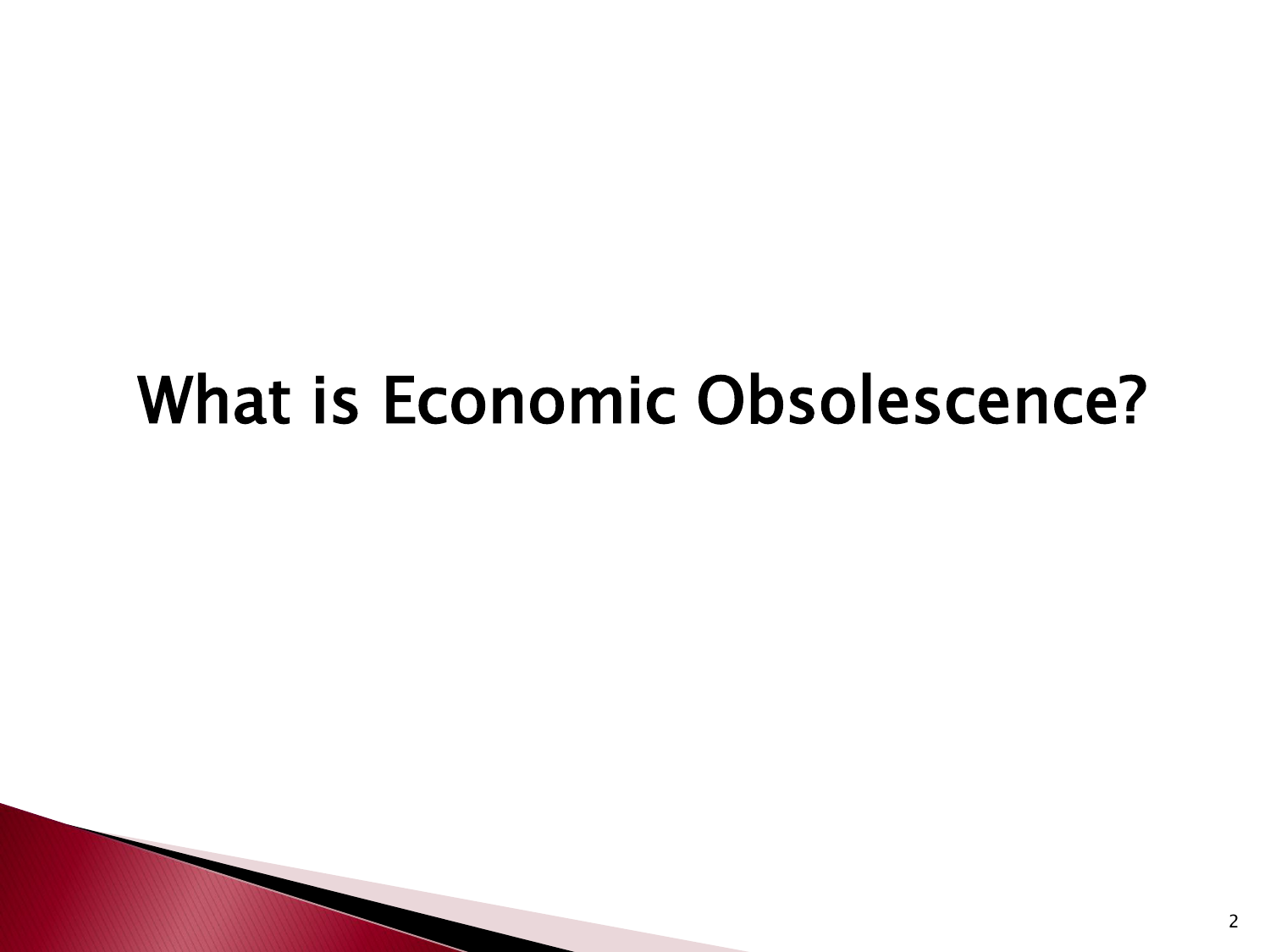**Economic Obsolescence** is the reduction in value of Real or Personal property due to the impact of events or conditions that are external, and *not controlled by* the nature of or mechanical operation of the personal property asset.<sub>1</sub> This is *External Obsolescence* – outside of the control of the owners and physically separate from the asset or assets themselves.

Causes of Economic Obsolescence…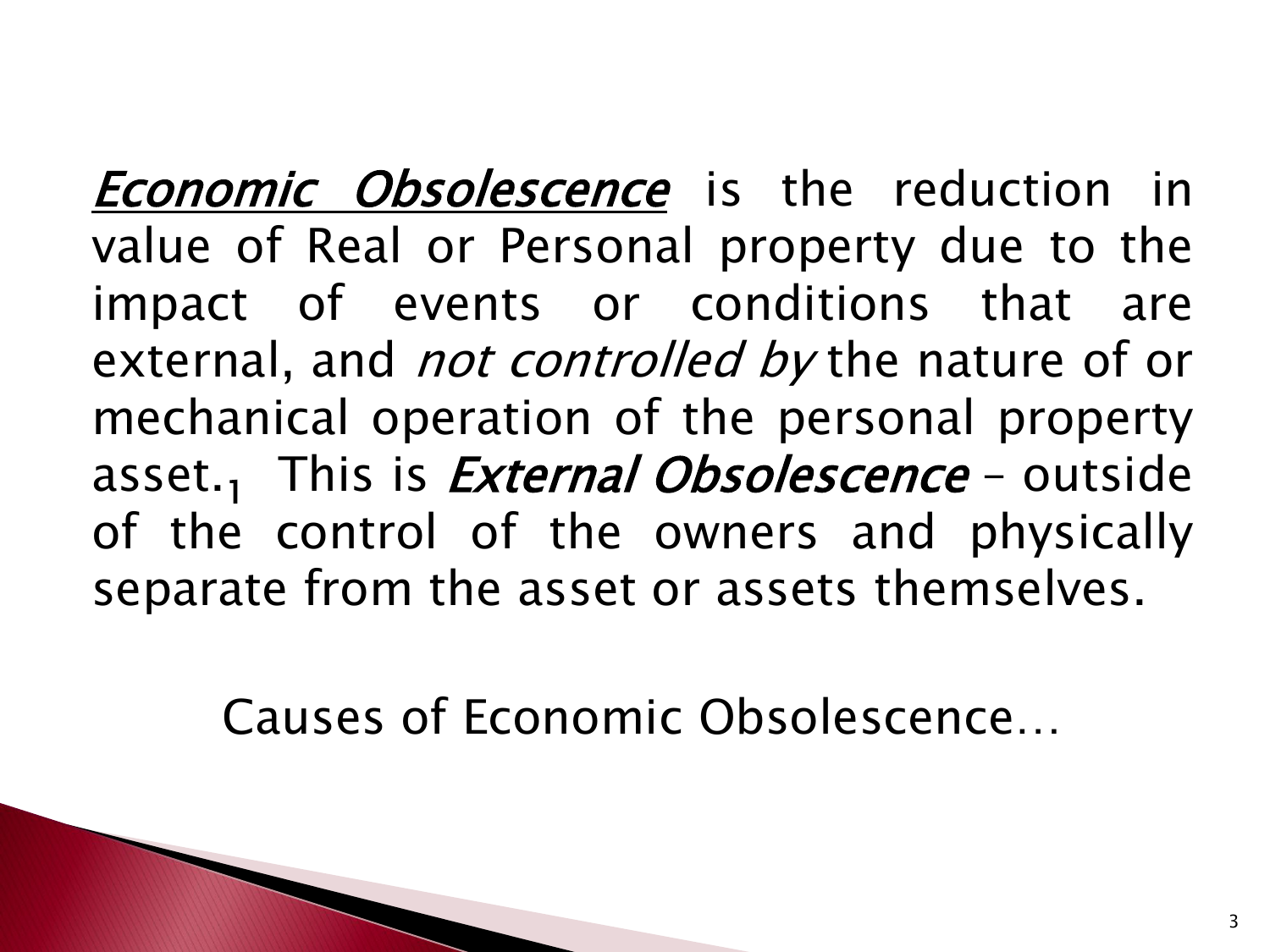## A. *Environmental Factors* - Need for New costly Pollution Control Equipment

Other Examples?..........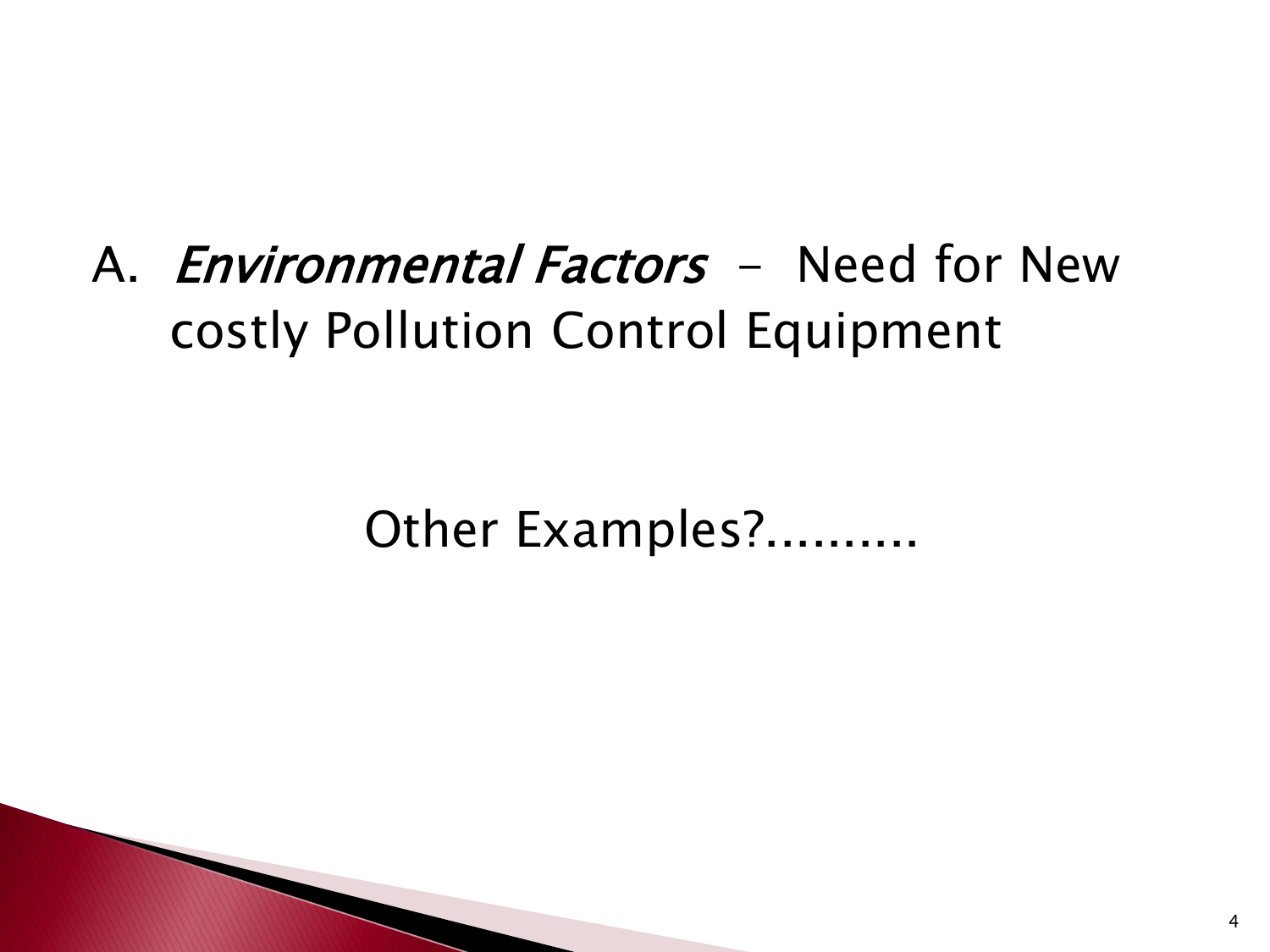B. Litigation- Legal actions by Courts/Others affecting assets.

 What legal actions could cause Economic Obsolescence?...........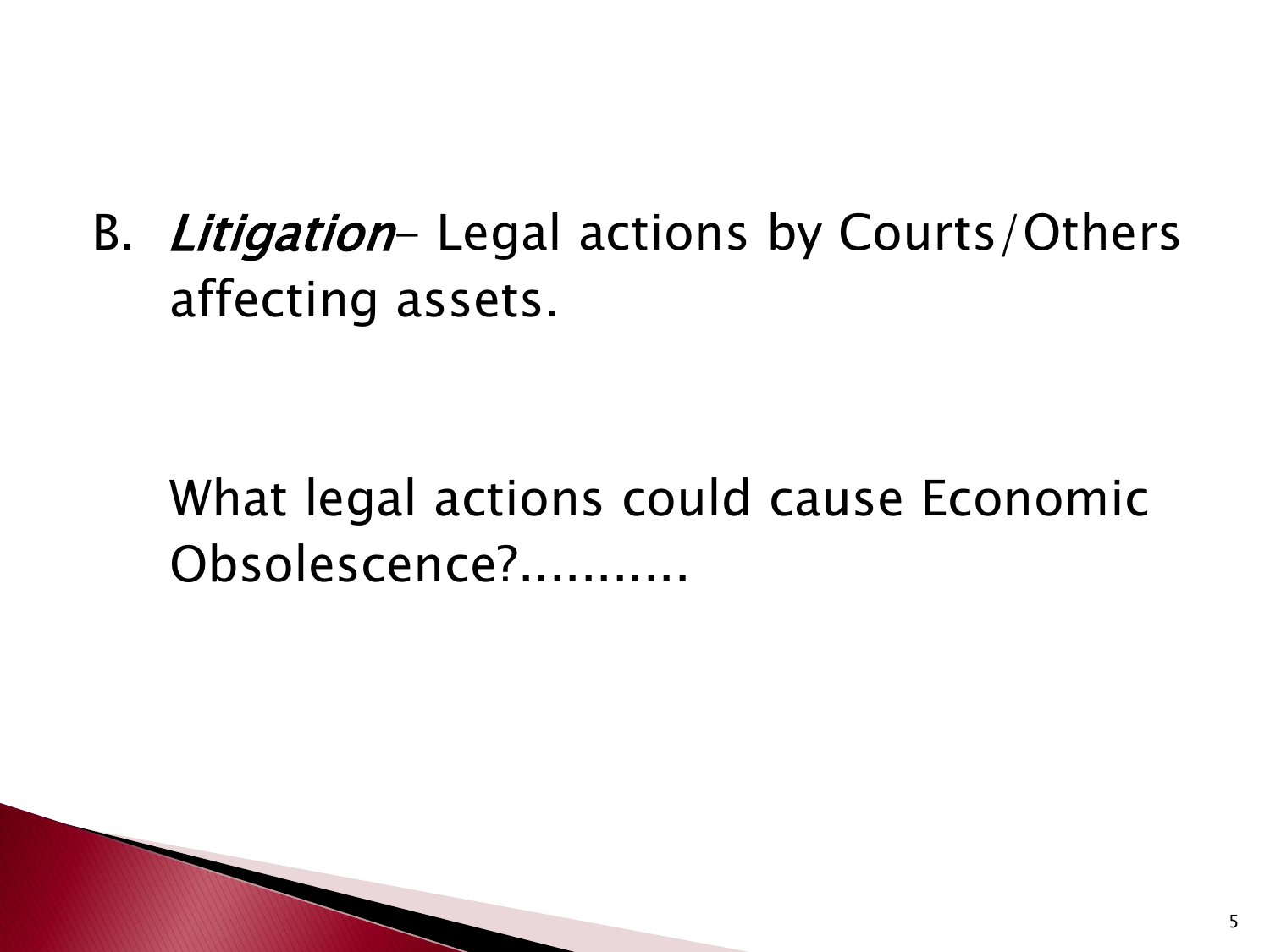#### C. Legislation - Product Safety Compliance.

Other Examples?..........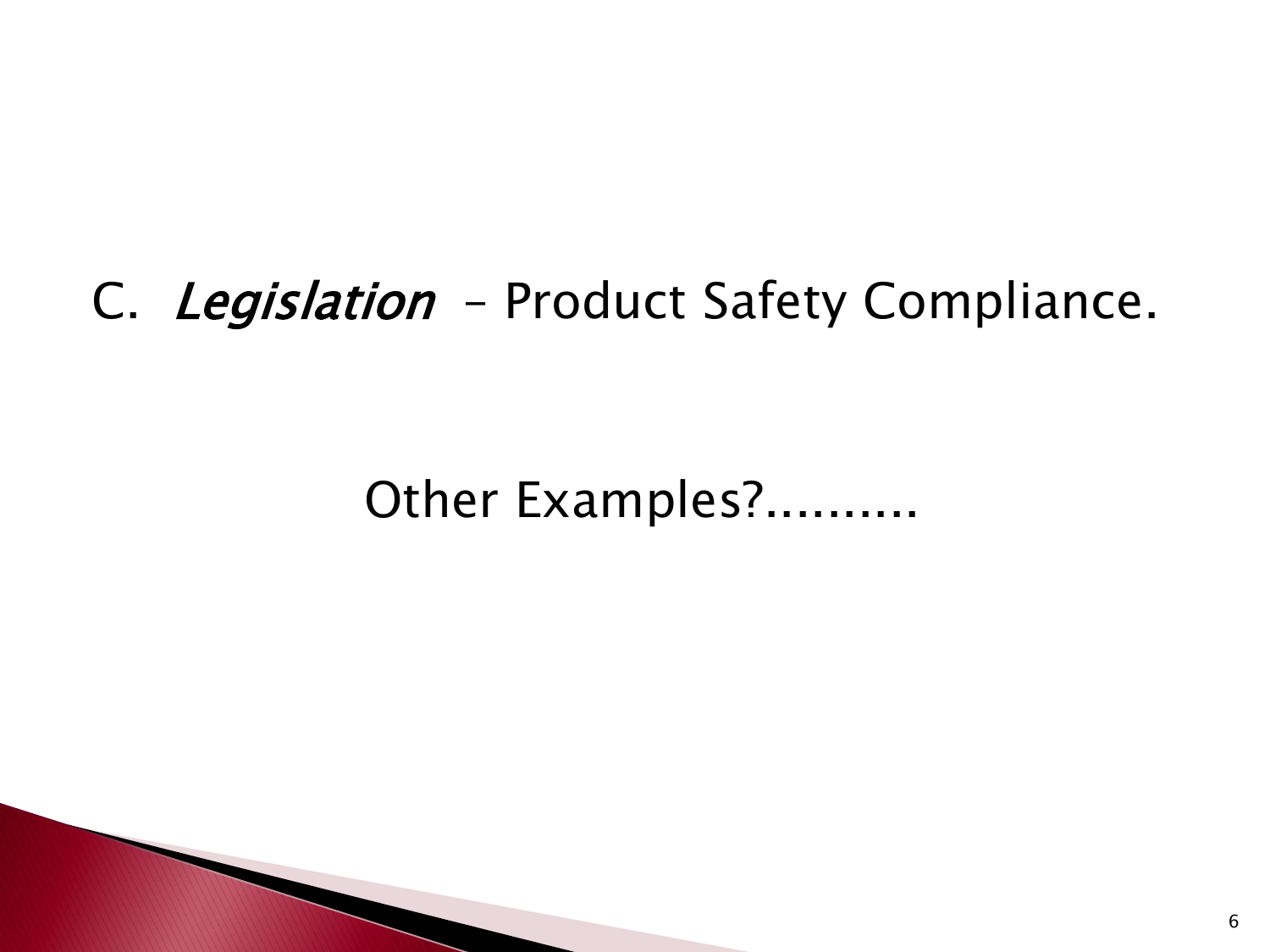D. Regulatory Actions - Unfavorable change in Union Rules.

#### Other Examples?..........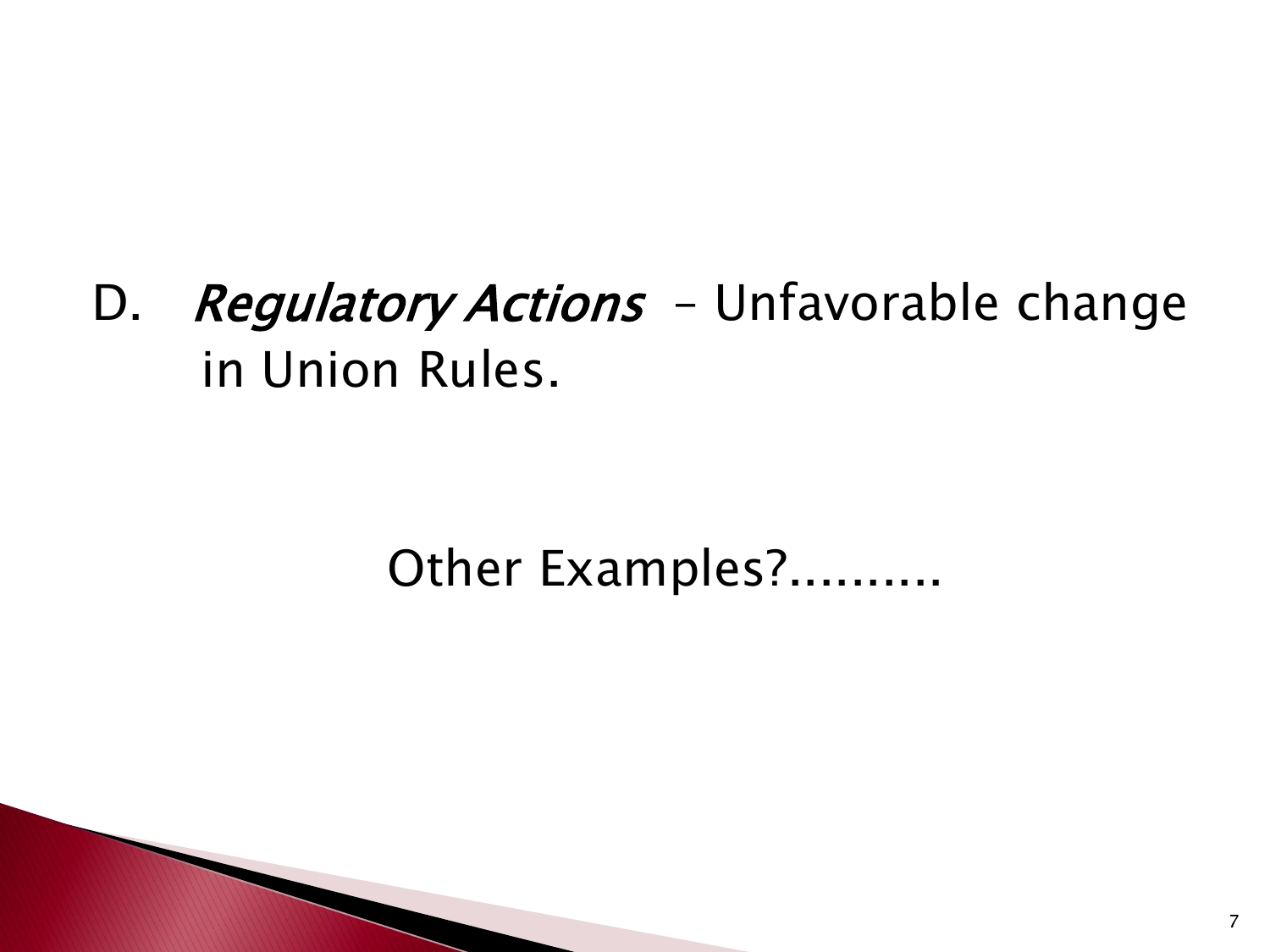E. Taxation – Favorable tax law now becomes unfavorable

#### Other Examples?..........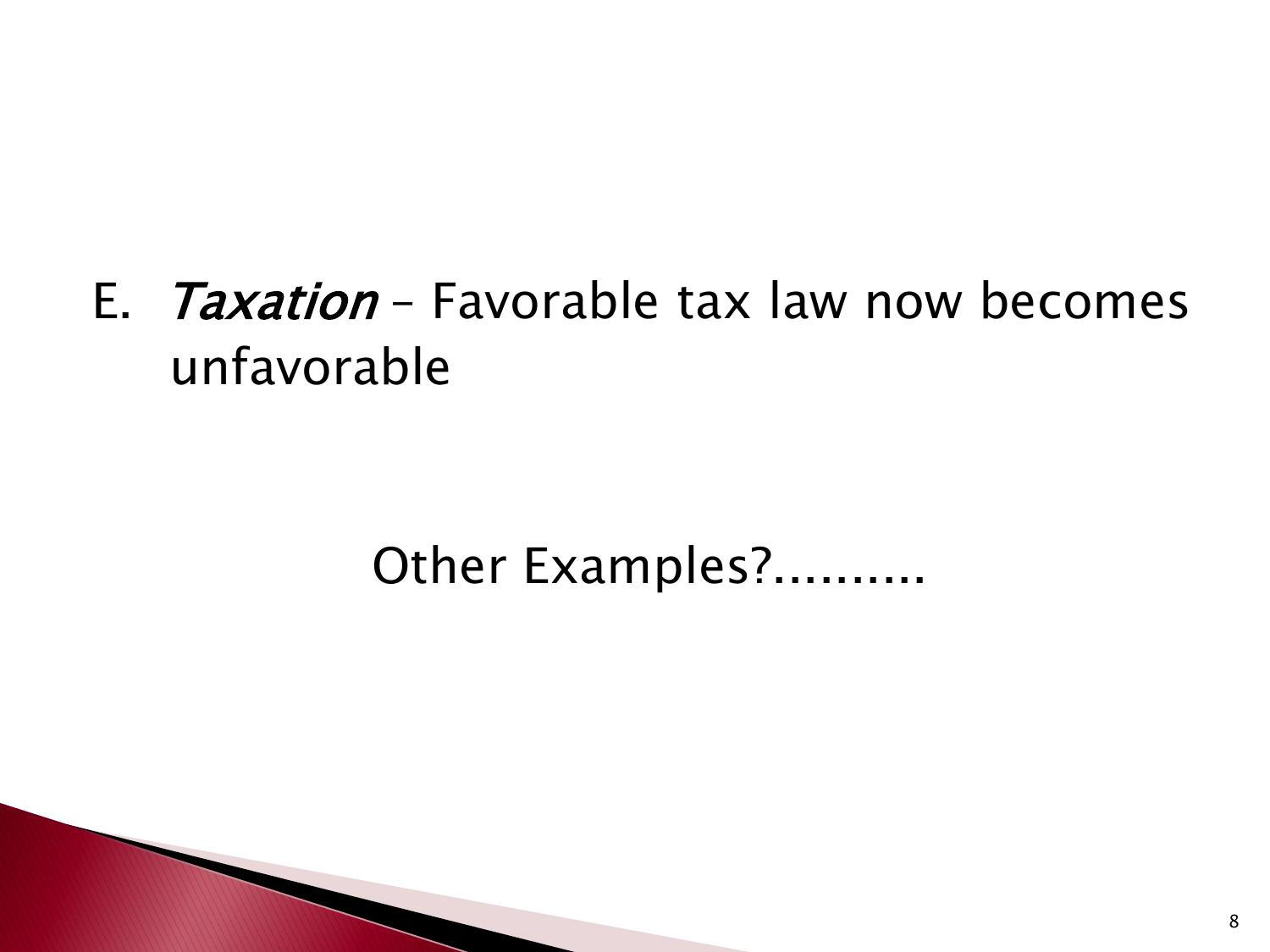F. *Competition* - Global workforce less costly, increases product supply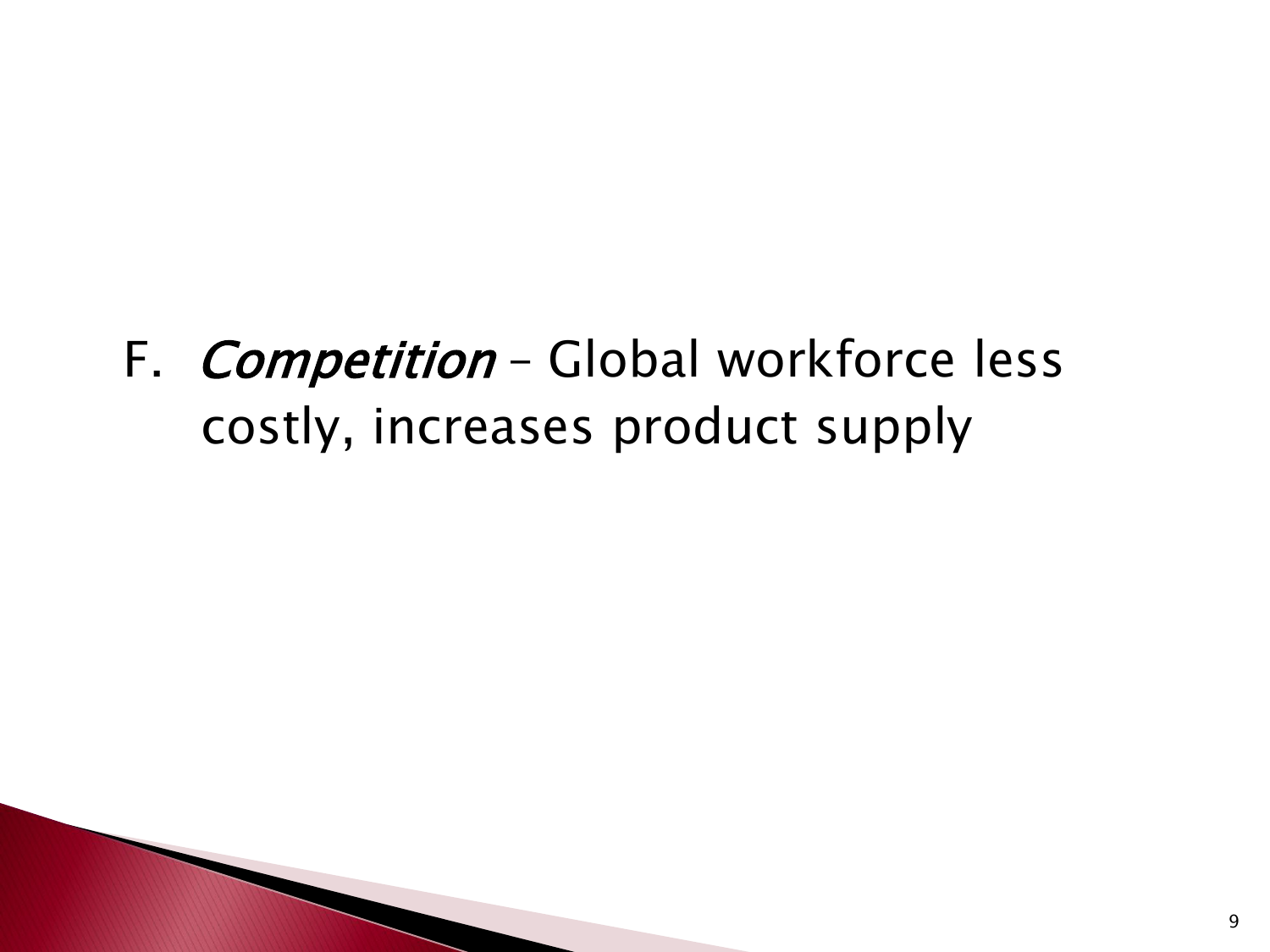## Georgia Appraisal Procedure Manual (APM)

Additional Depreciation $_{2}$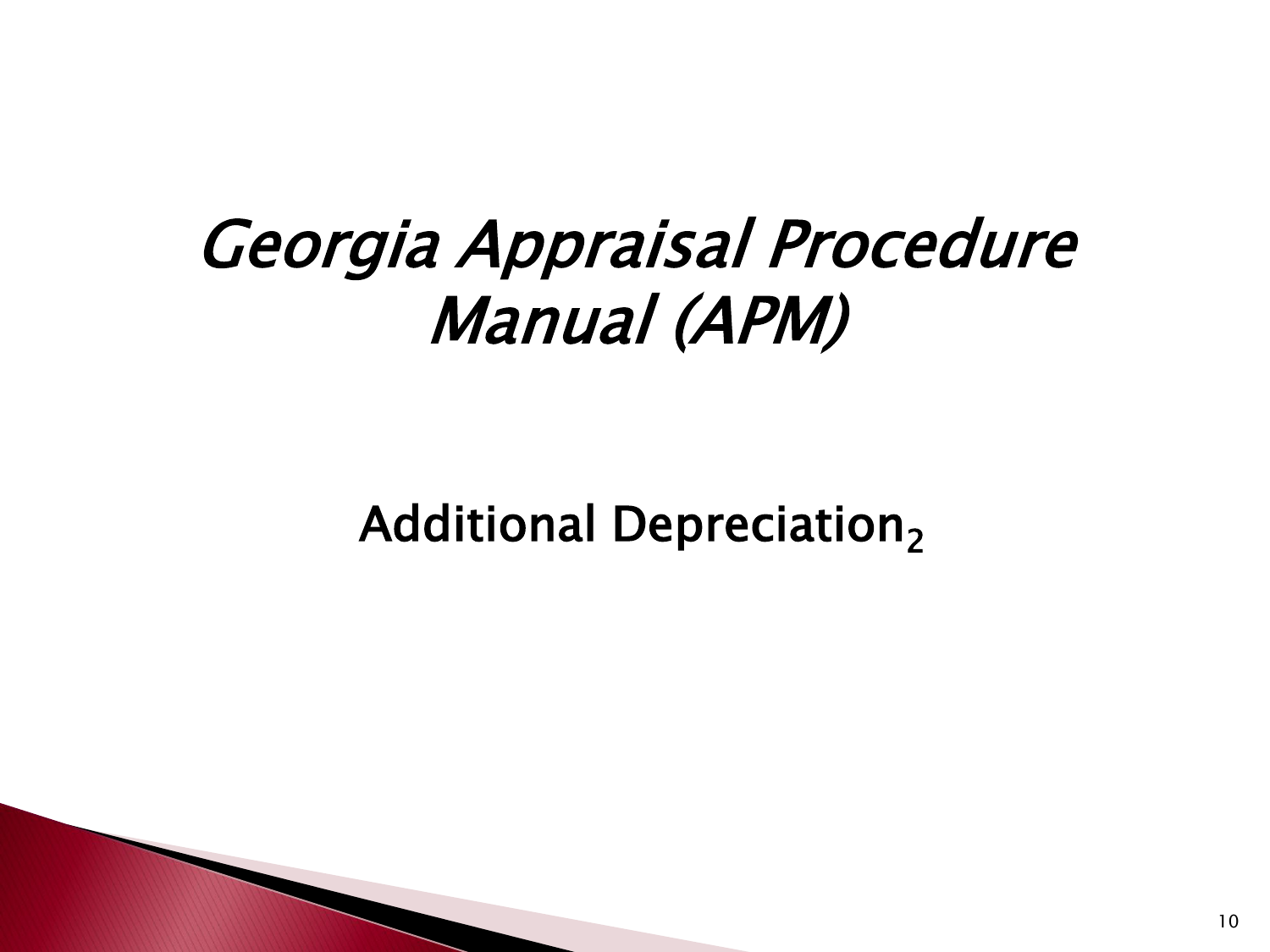**Physical Deterioration** – the appraiser shall consider any evidence by the property owner demonstrating unusual physical deterioration…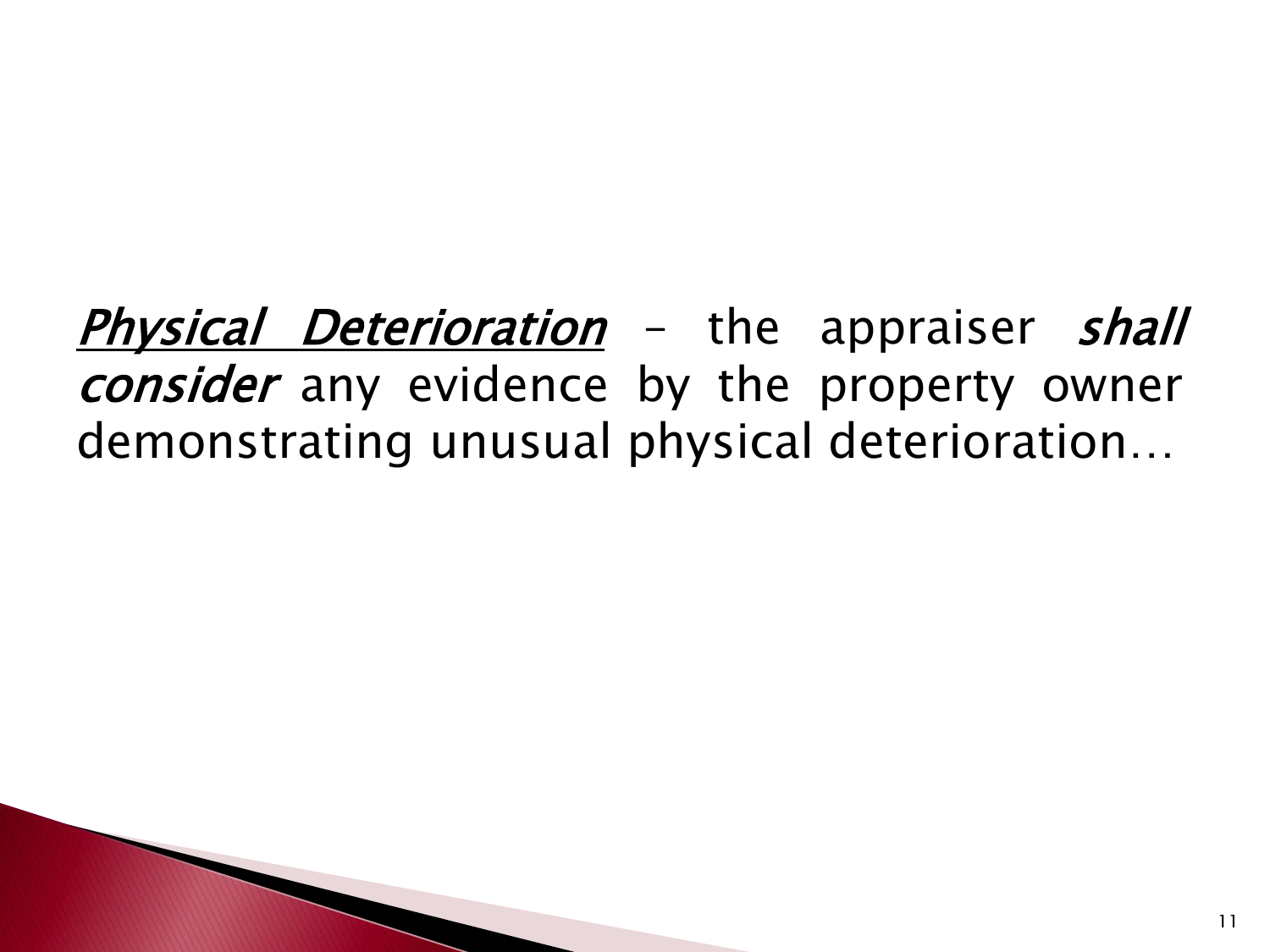Functional Obsolescence - the appraiser shall consider any evidence by the property owner demonstrating functional obsolescence…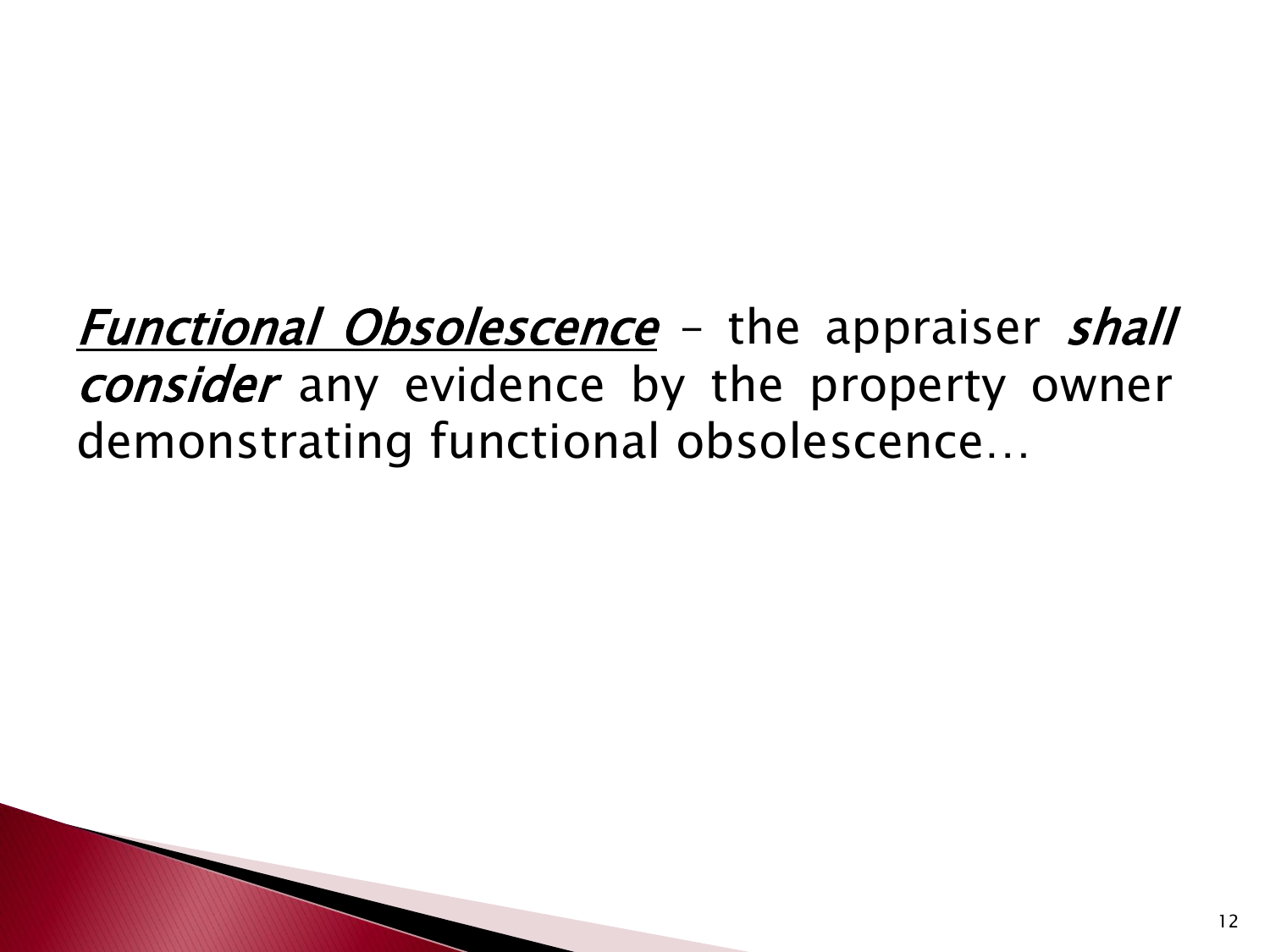**Economic Obsolescence** – the appraiser shall consider any and all evidence presented by the property owner demonstrating economic obsolescence…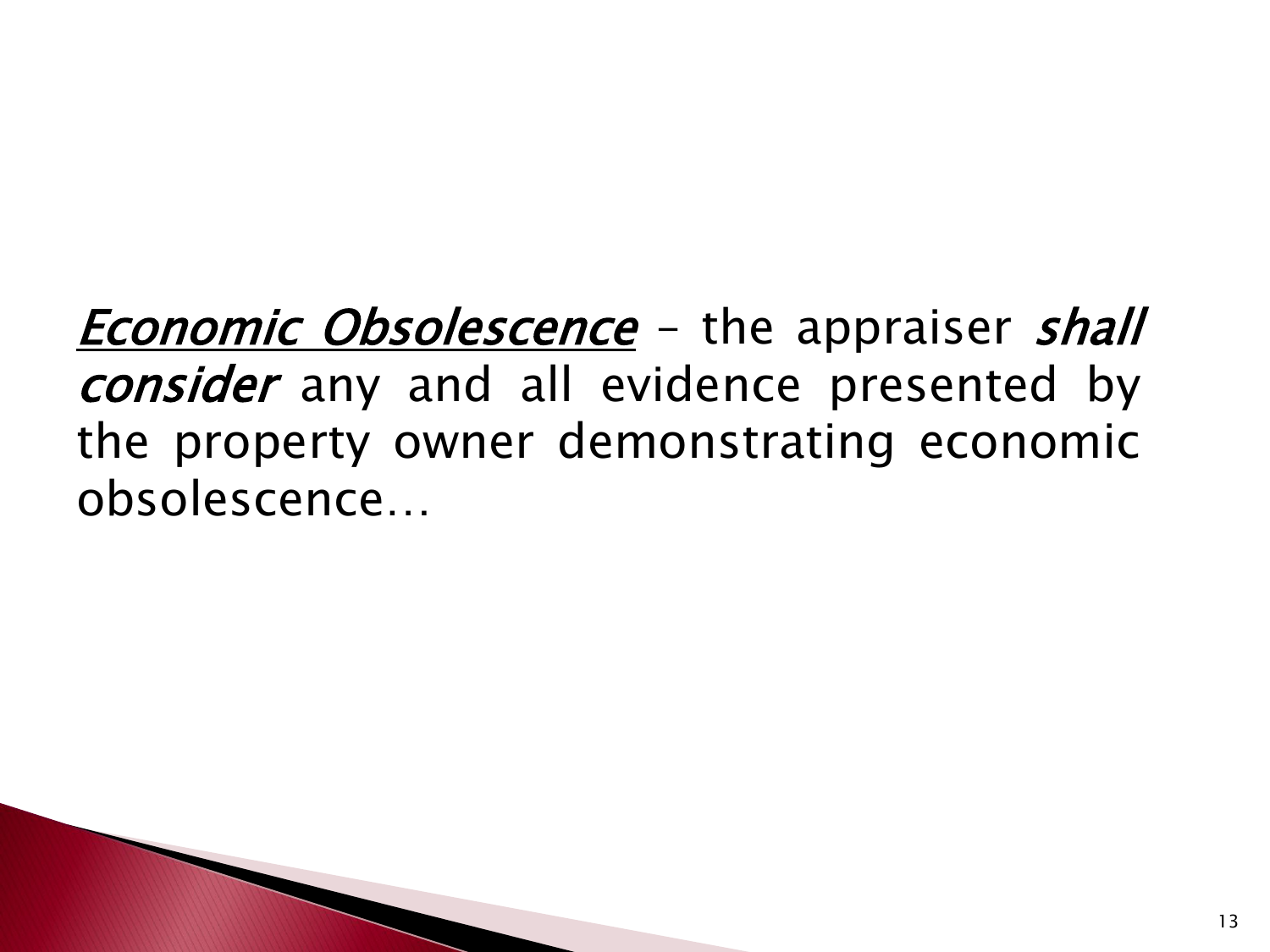#### Functional Obsolescence Example for Personal Property<sub>3</sub>

#### Given:

The Important Company, Inc. operates a manufacturing facility in your county. In 1999 the company installed new equipment. The equipment is designed to produce 60 tons of products a month. However, because of a design flaw it is only able to produce 30 tons of products a month. TIC, Inc. files its property tax return and requests that additional depreciation be allowed for this condition. In support of its claim it provides the following documentation:

- The original specifications showing the designed capacity of 60 tons / month.
- Copies of the production summaries for the first six-months of full operation.
- A design analysis by the plant engineer in which the flaw is identified.

#### Required:

Decide if additional obsolescence is warranted and determine the amount of additional obsolescence if necessary.

#### Solution:

The principle of substitution would lead the appraiser to the conclusion that a potential buyer would not pay for 60-ton capacity if the actual production were only 30 tons. The appraiser can approach this problem at least three ways. If the construction cost of a 30-ton facility is available then it can be used as a basis for applying the cost approach. The appraiser could use the construction cost of the existing personal property and include a functional obsolescence factor of 50% (30 tons divided by 60 tons). The appraiser could base the functional obsolescence estimate based on the cost-to-cure if that information can be reasonable estimated.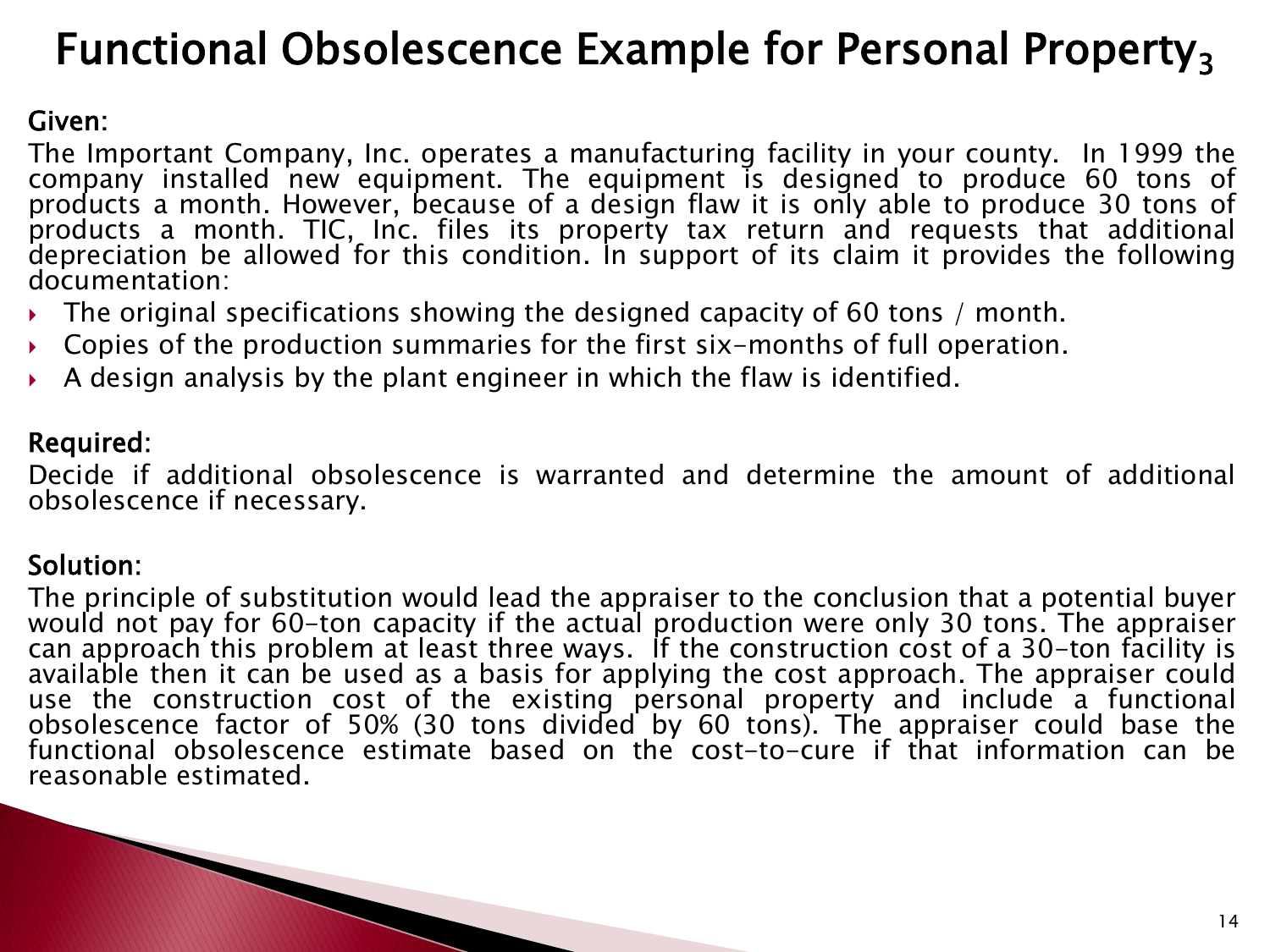#### Economic Obsolescence Example for Personal Property<sub>3</sub>

#### Given:

The Important Company, Inc. operates a manufacturing facility in your county. The equipment in the plant is designed to produce 60 tons of products a month. However, because of new overseas producers that have undercut the price of domestic products, the demand for the plant's products is limited to 30 tons of a month. TIC, Inc. files its property tax return and requests that additional depreciation be allowed for this condition. In support of its claim it provides the following documentation:

- Historic production data supporting the designed capacity of 60 tons / month.
- Copies of the production summaries for the past year showing 30 tons / month.
- A market analysis by the company's sales manager that identifies the shift in demand.

#### Required:

Decide if additional obsolescence is warranted and determine the amount of additional obsolescence if necessary.

#### Solution:

The principle of substitution would lead the appraiser to the conclusion that a potential buyer would not pay for 60-ton capacity if the actual production were only 30 tons. The appraiser can approach this problem at least two ways. If the construction cost of a 30-ton facility is available then it can be used as a basis for applying the cost approach. The appraiser could use the construction cost of the existing personal property and include a functional obsolescence factor of 50% (30 tons divided by 60 tons).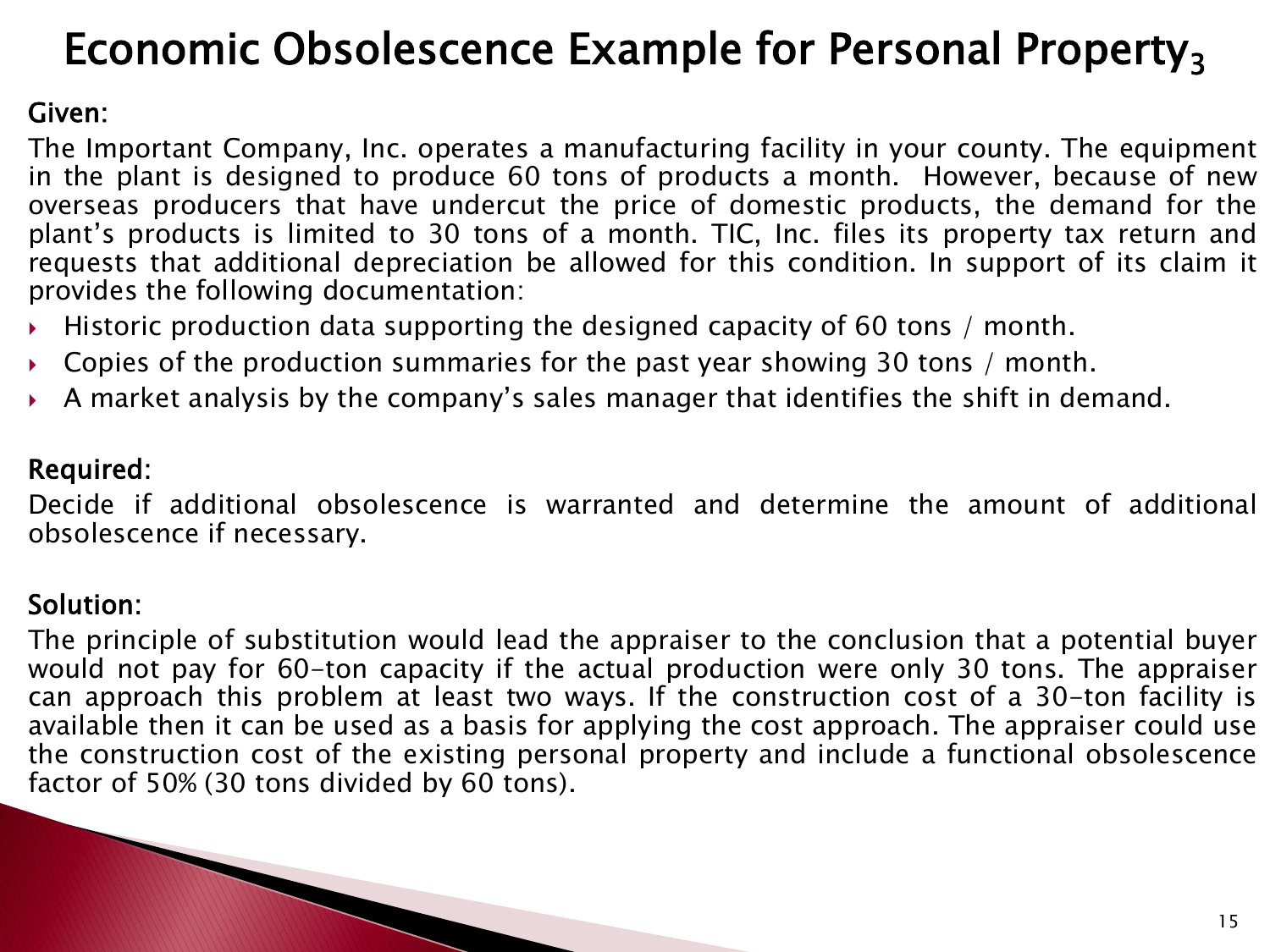# American Society of Appraisers

# ASA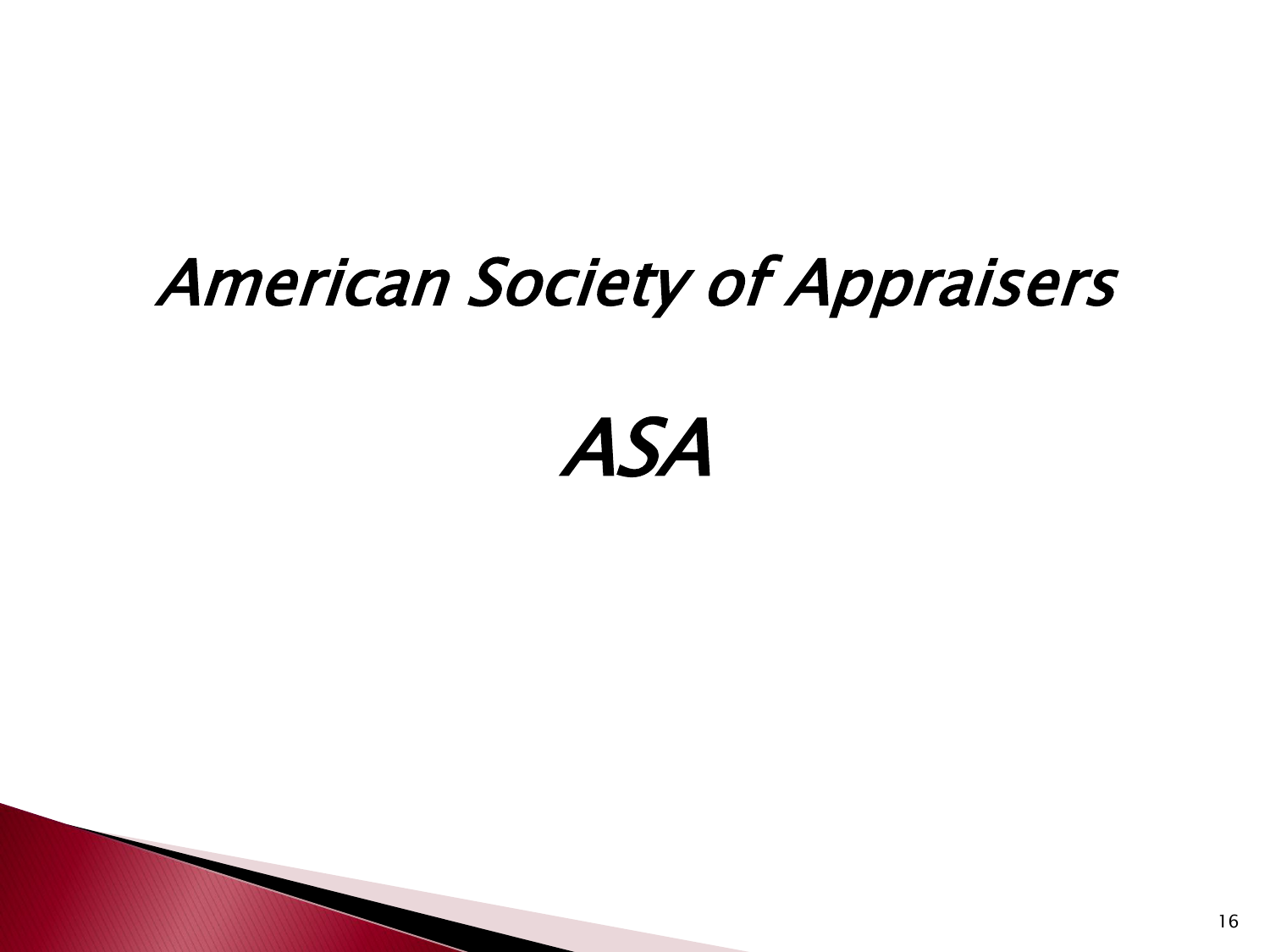Looking outside of the APM, the *American* Society of Appraisers (ASA), is the professional appraisal body in the USA that has set the standards of property appraisal and evaluation, and is the professional body that has been the standard of *expertise in property* valuation litigation. Here in part is what the ASA has established as to defining additional depreciation:<sup>4</sup>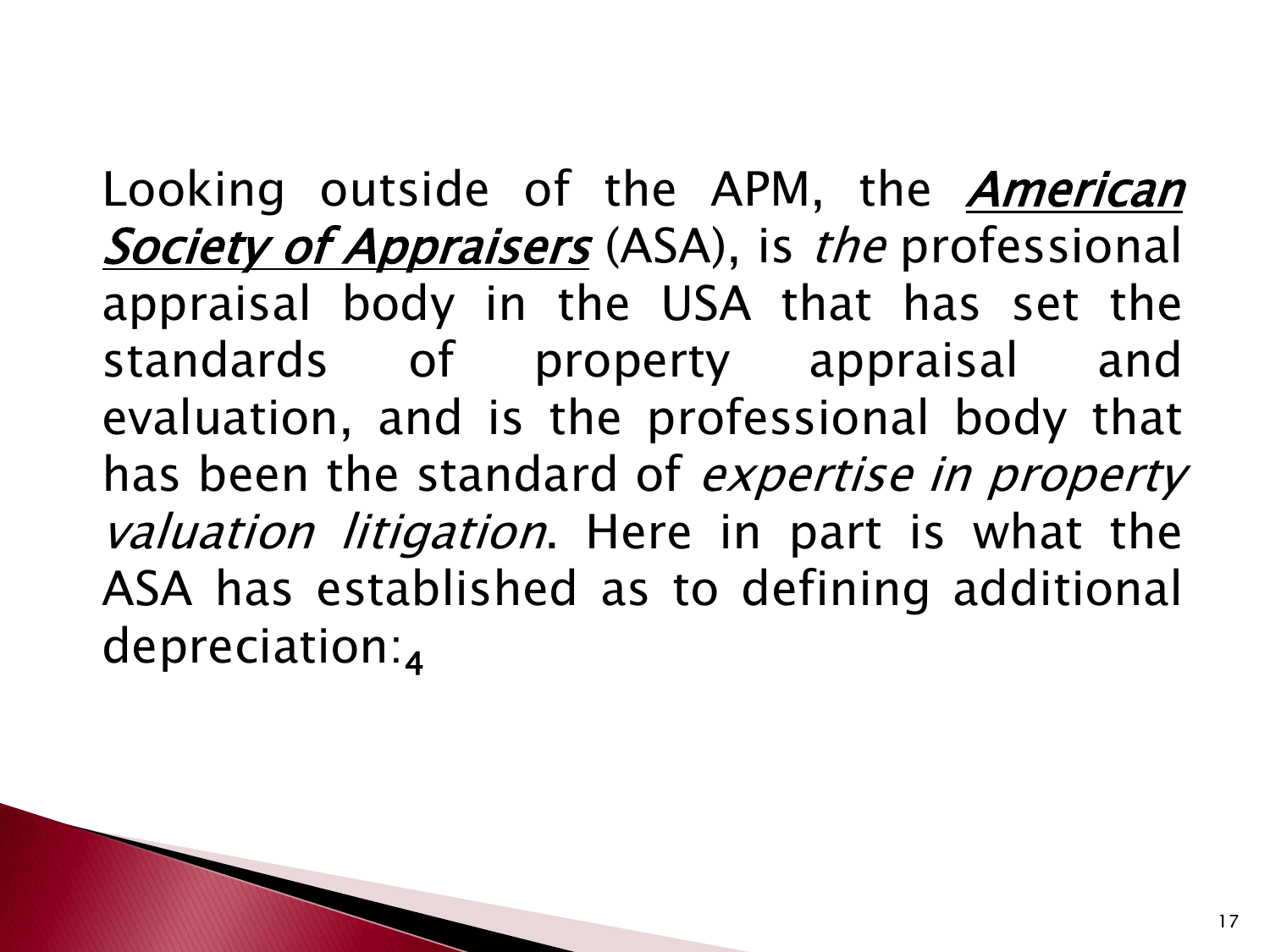**Physical Deterioration** – is the loss in value which may be the result of wear and tear either from use or from exposure to various elements.

(Lack of good maintenance and over use will increase physical deterioration.)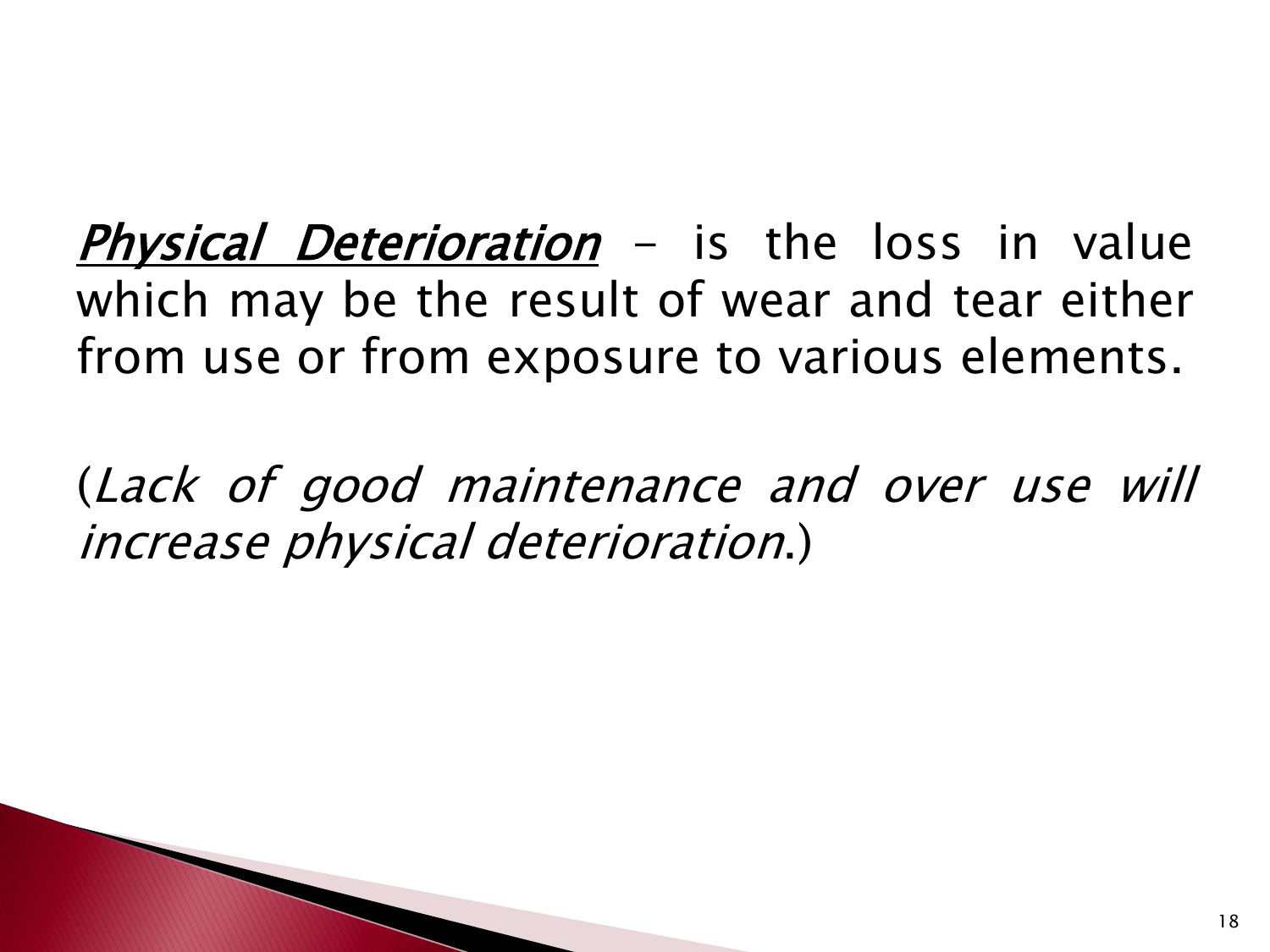**Functional Obsolescence** – the loss in value in usefulness of a property caused by the inefficiencies or inadequacies of the property itself, when compared to a more efficient or less costly replacement developed by new technology.

(Is curable – property owner can solve these problems).

Factors can include: Excess Operating Costs Outdated Technology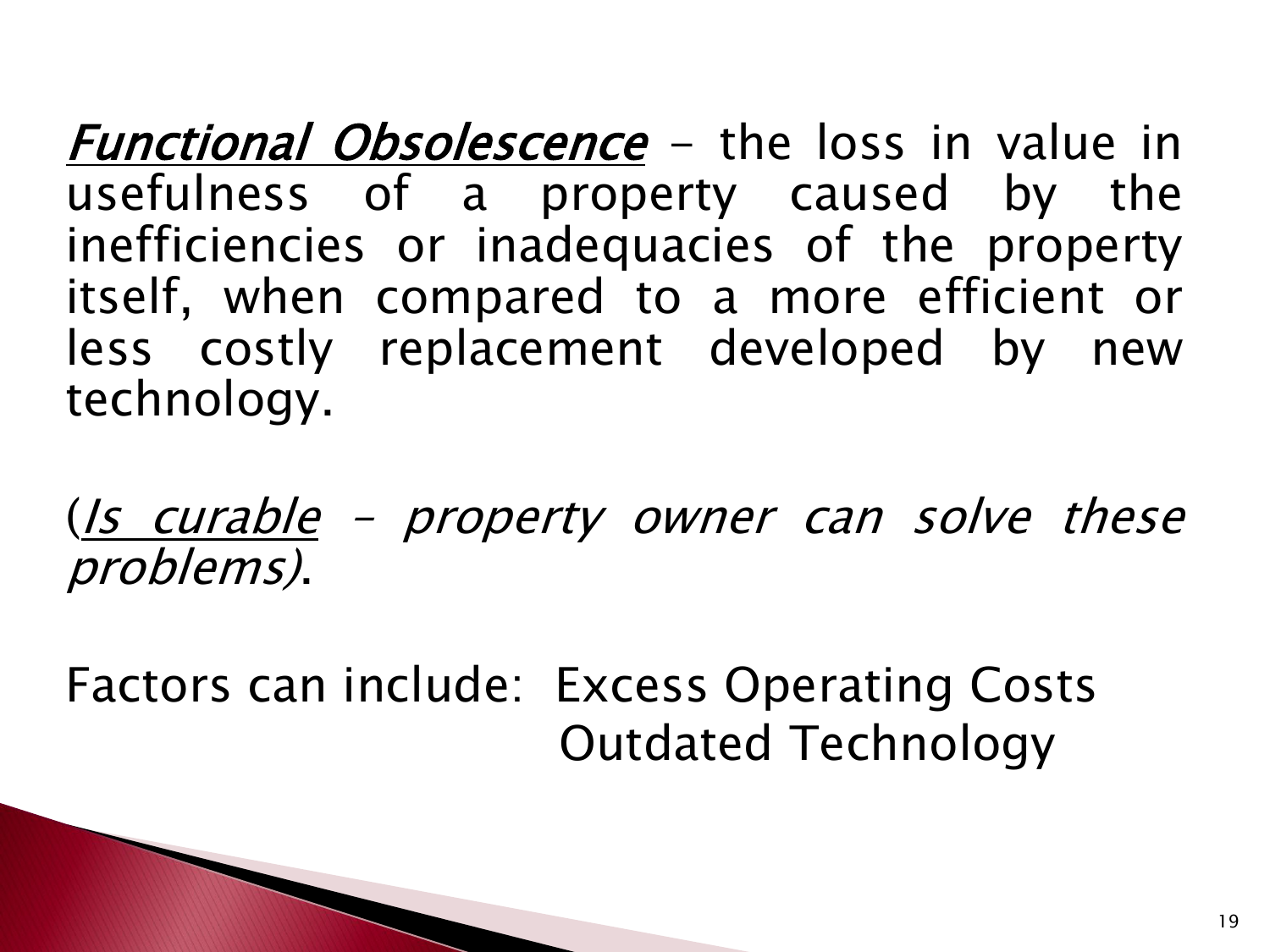**Economic Obsolescence** - the loss in value in usefulness of a property caused by factors external to the property.

(Typically is incurable by property owner).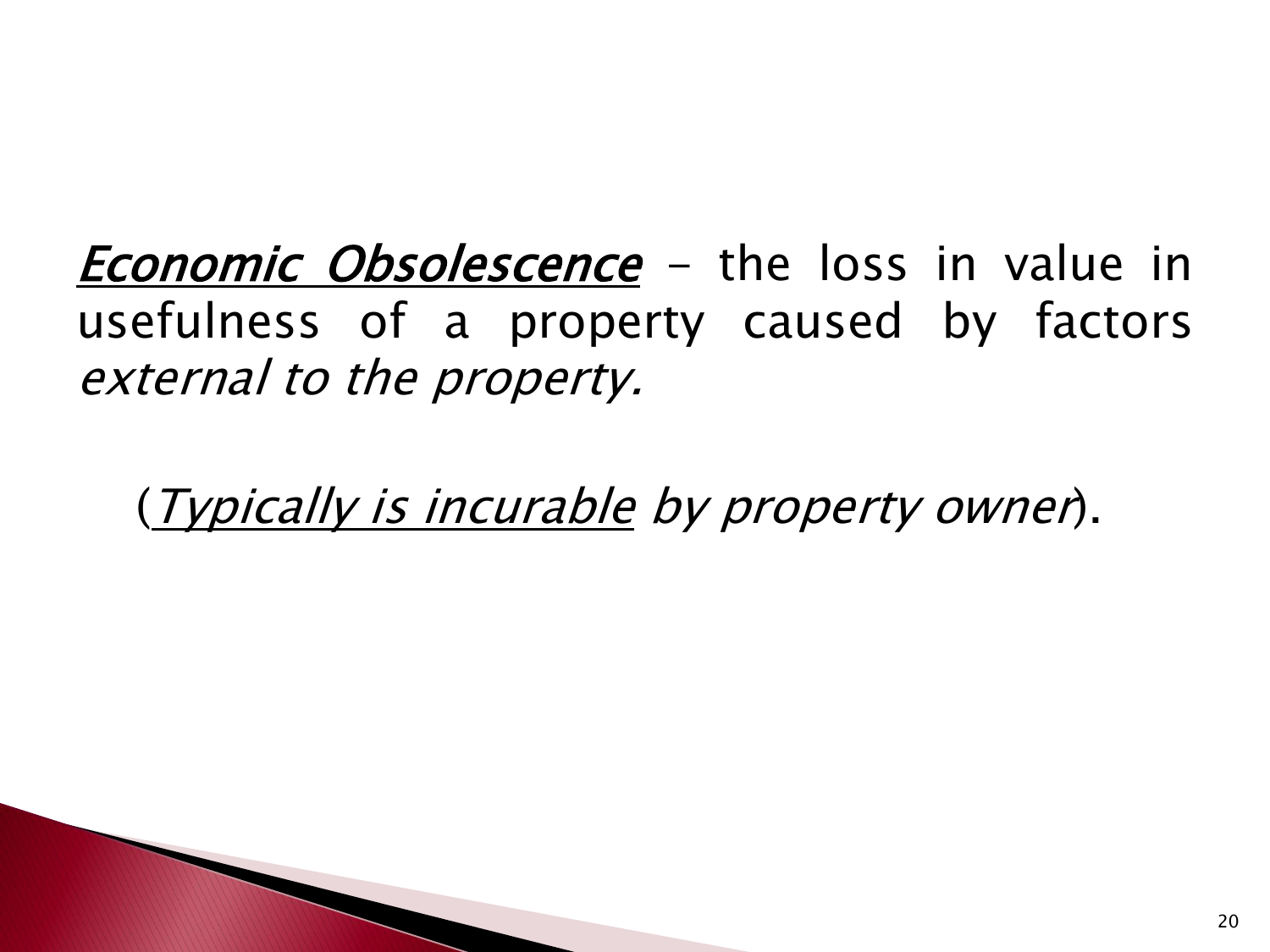## Determining if Economic Obsolescence

## is Present This Year

**CONTRACTOR**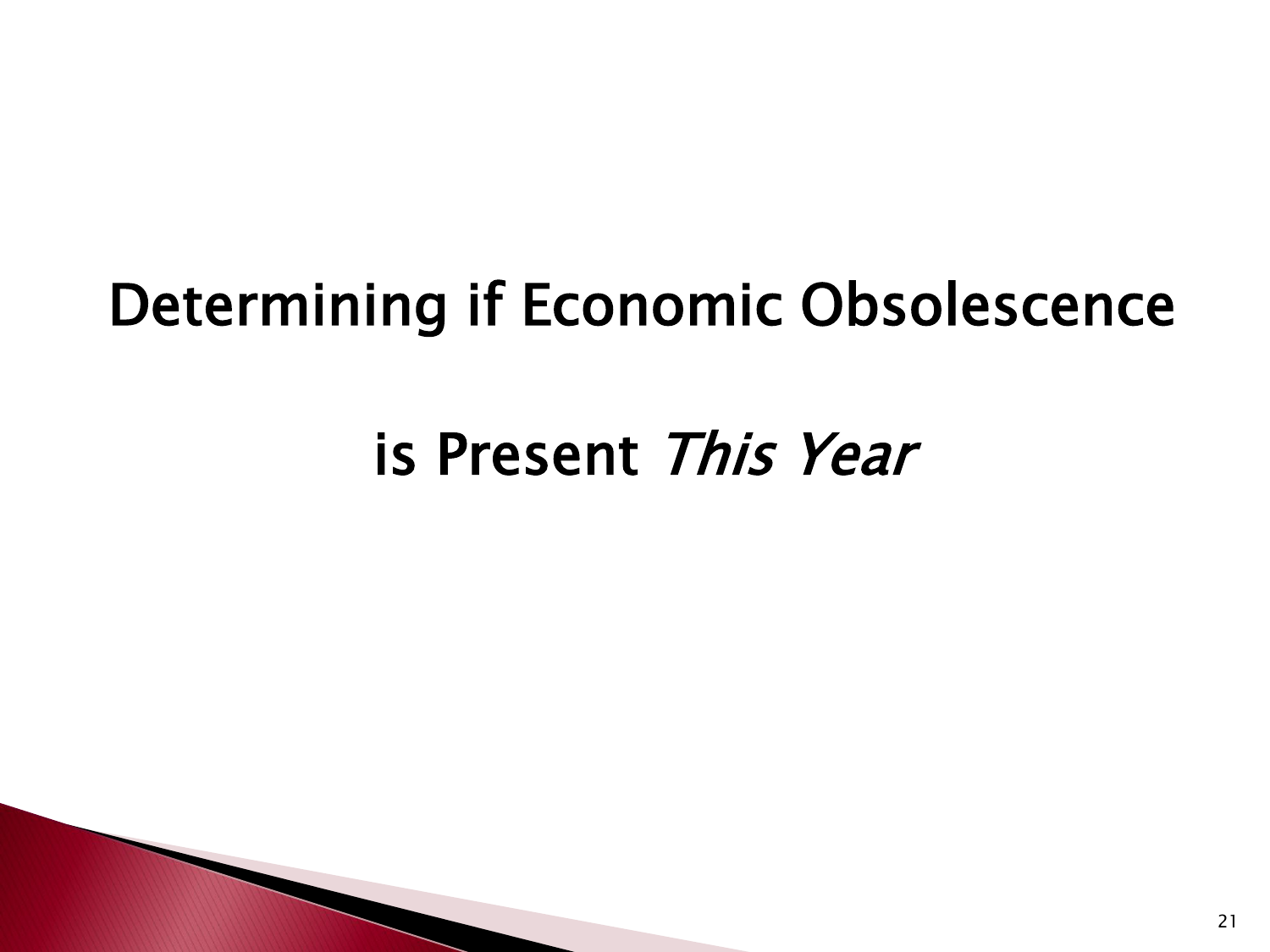Due Diligence is the investigative process and precautionary steps necessary to validate and support a decision on economic obsolescence.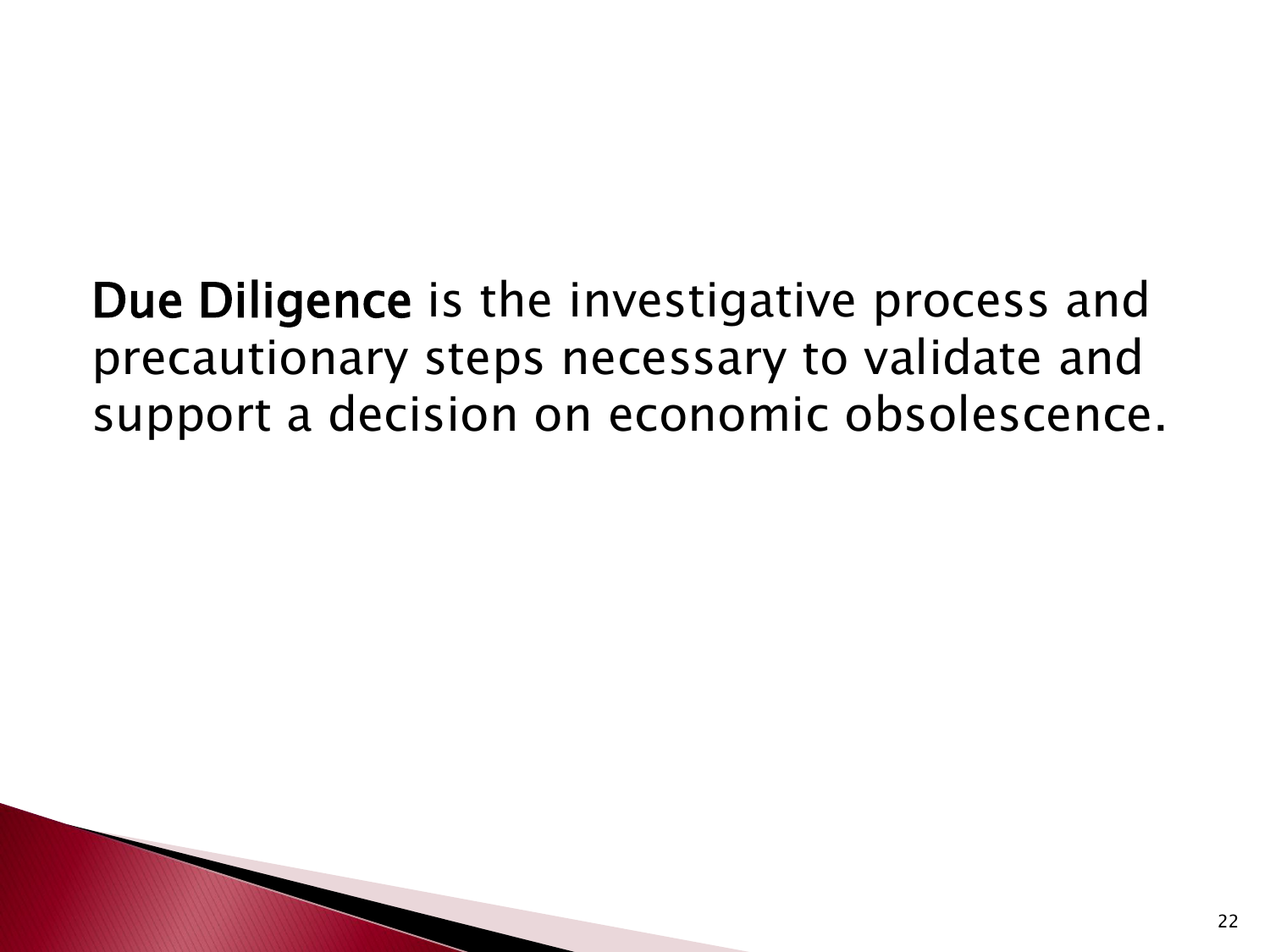The 5 Year Framework / View towards Validating Economic Obsolescence, and the Attributes / Variables Necessary towards this goal.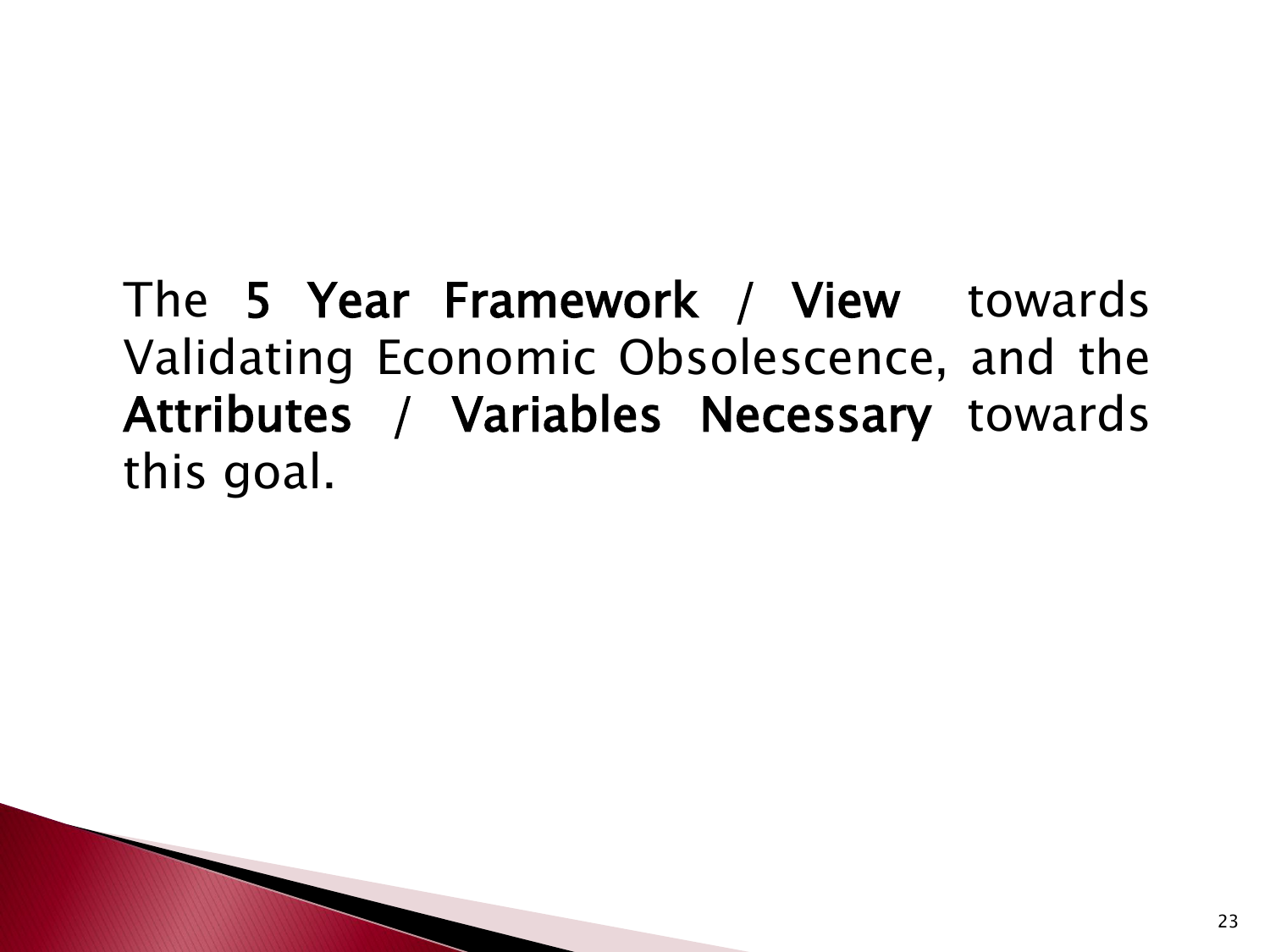### **Standard Plant Capacity**

The planned production output by the plant engineers. This would be a measurement either in units, pounds, tons, board feet, etc. This would be sourced by plant production reports or studies.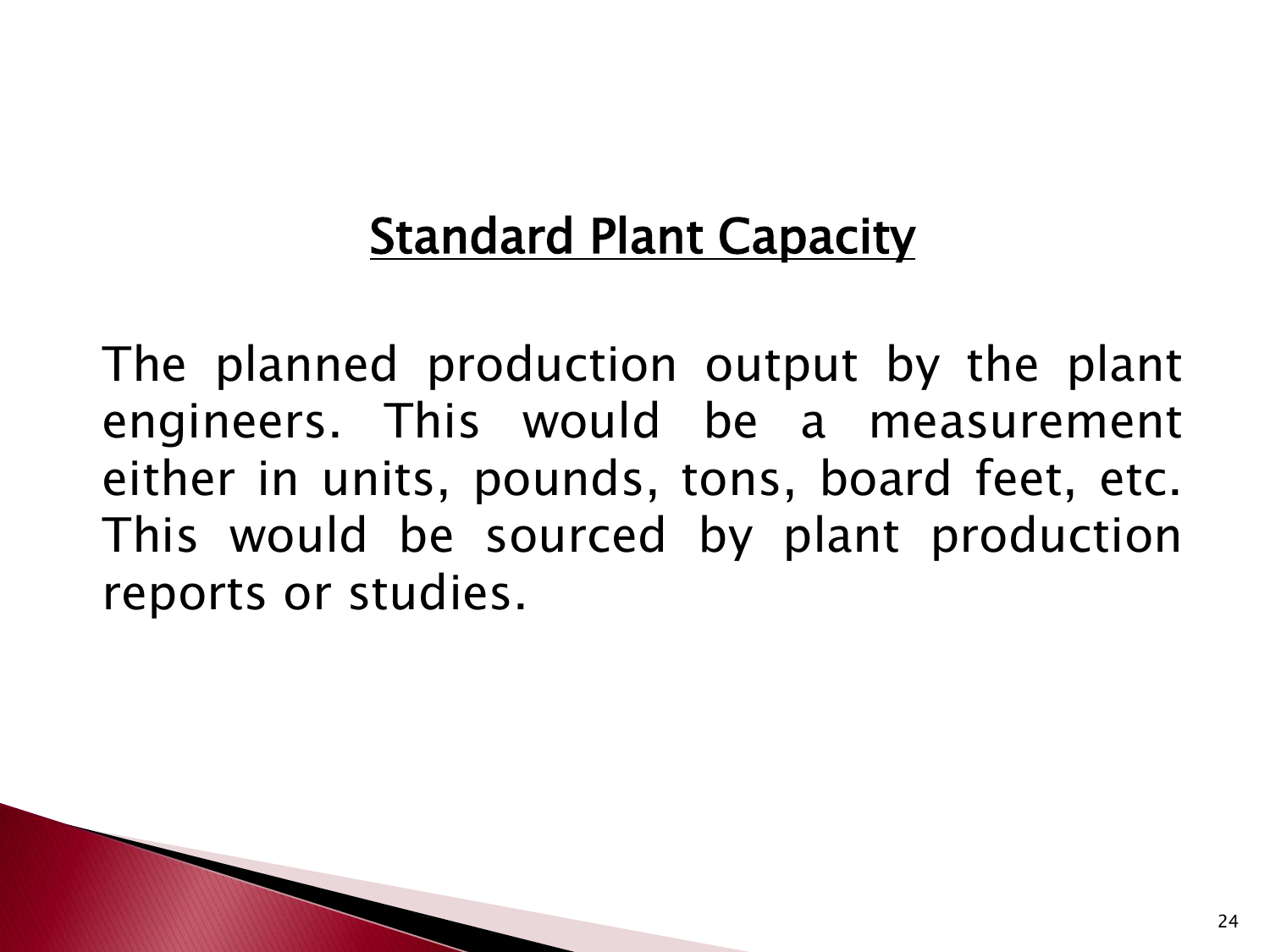### Actual Plant Production or Output

This is the annual actual production results again measured in the appropriate measurement units again, in units, pounds, etc. This would be sourced by plant production reports.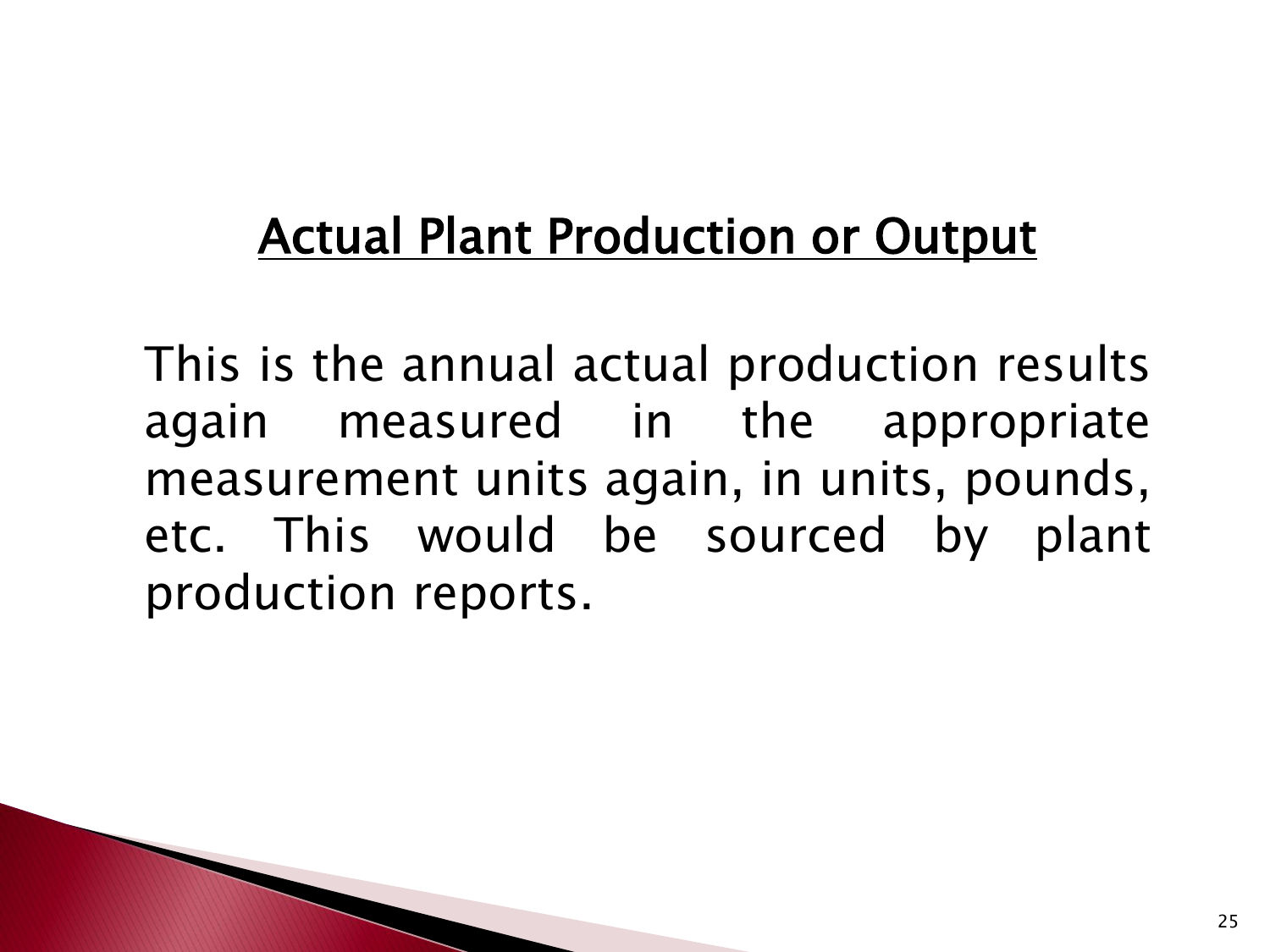# Annual Gross Sales , Cost of Goods Sold, **Operating Expenses & Profit before Tax**

This represents the financial results of the company before state and federal taxes and is sourced from the federal income tax returns and/or company financial statements.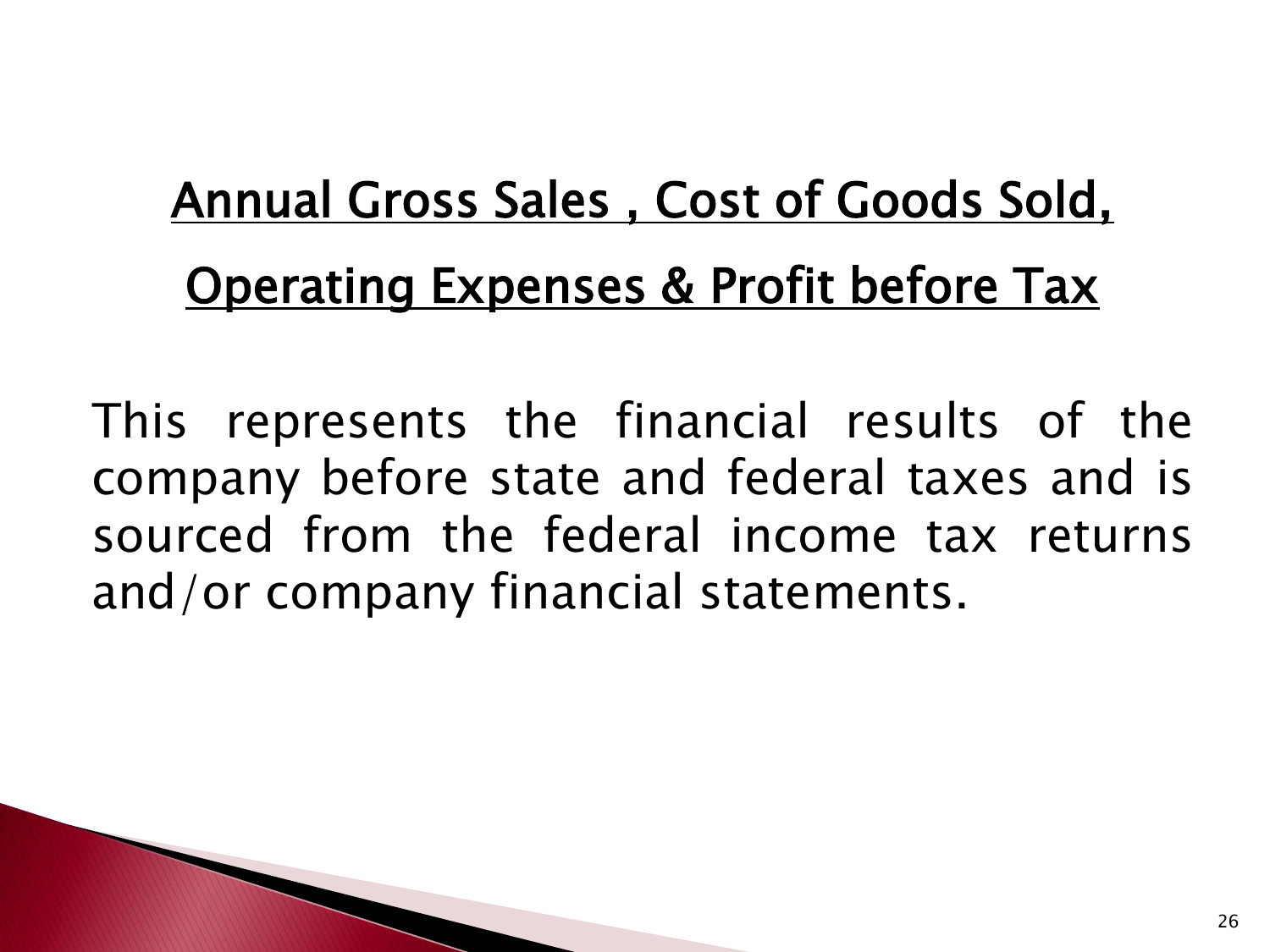### Annual Year End Work Force or Head Count

This primarily should be the manufacturing workforce / head count, but can include the full complement of administrative and technical employees as well. This would be sourced from human resources or production reports.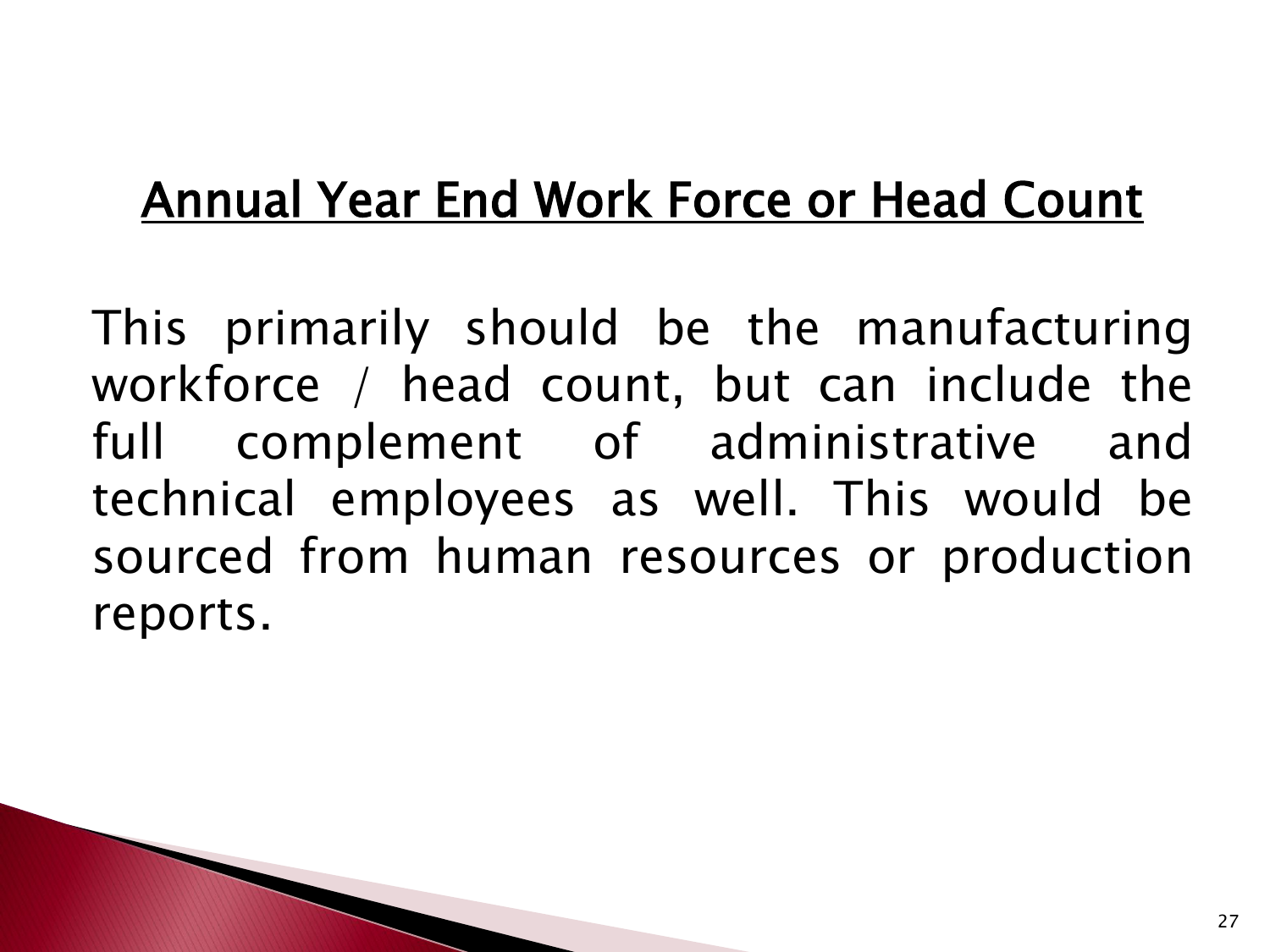## Number of Production Shifts Operating

This is a further example of work force and work force application, and shows how the whole of the work force was utilized. This is sourced by the plant manager or the plant engineer.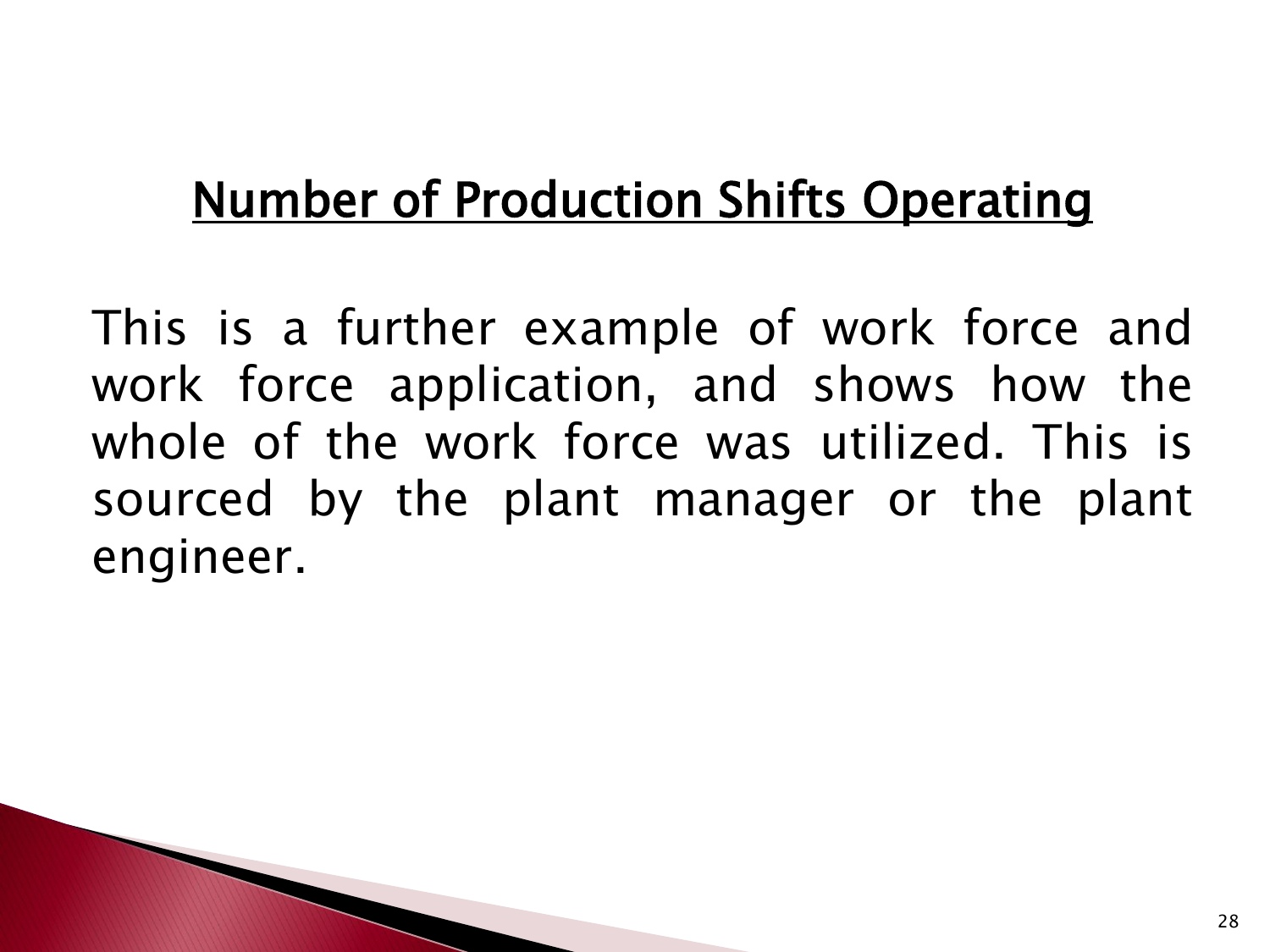### Raw Material Cost Increase vs. Product Unit Selling Price

In this comparison, if the increase in cost of raw materials is annually growing faster/higher than the increase in the selling price of the product, then this is an indicator of Economic Obsolescence.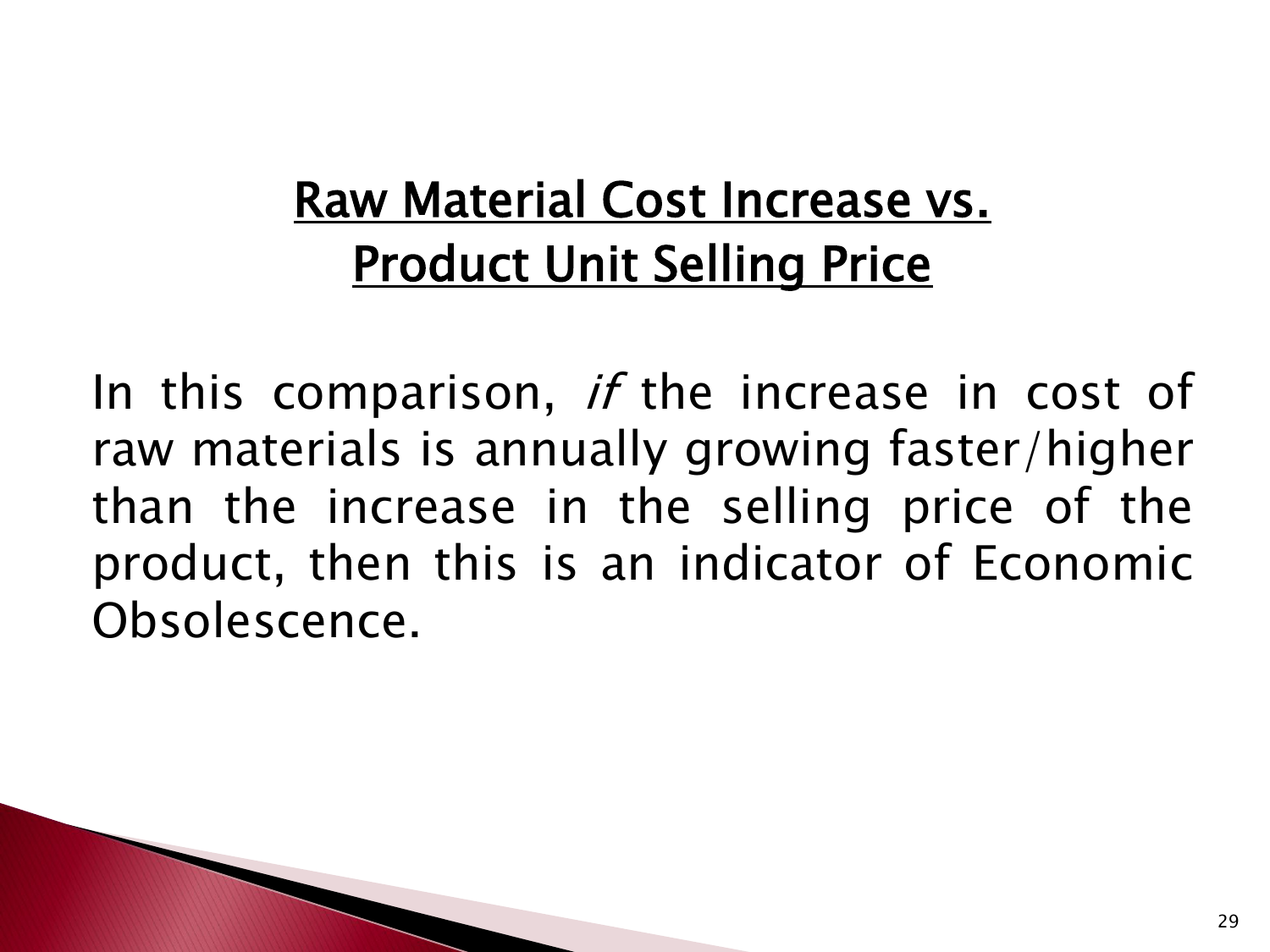#### **Inventory Turnover**

This the number of *times* the finished goods inventory has "turned over" [sold] during a specific time period, typically 12 months.

**The Comment of Comment Comment Comment**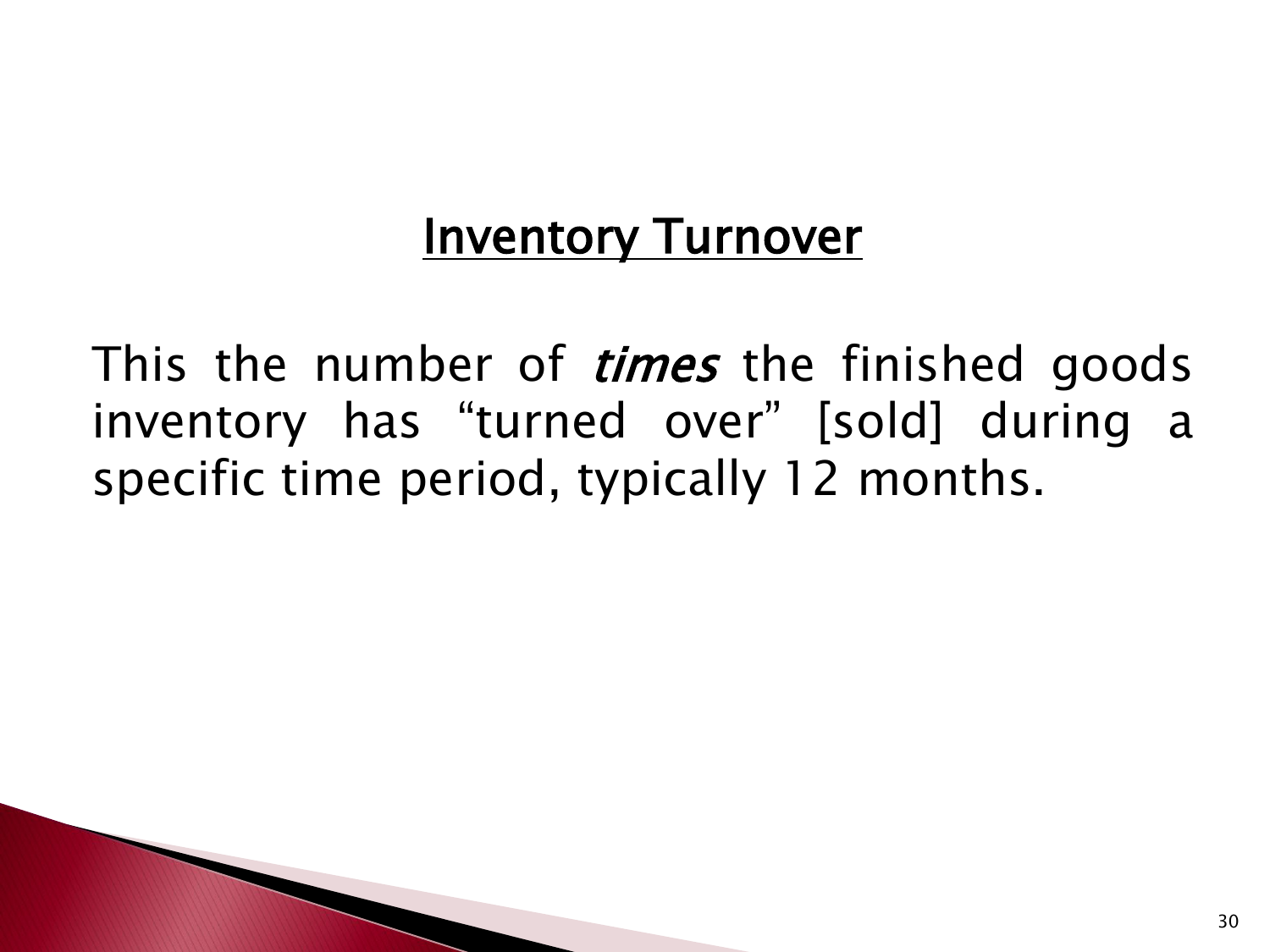### **Industry Wide Statistics**

Local, state, national and international *industry* specific data that profiles it's economic health from the various statistics previously noted for the company. $_4$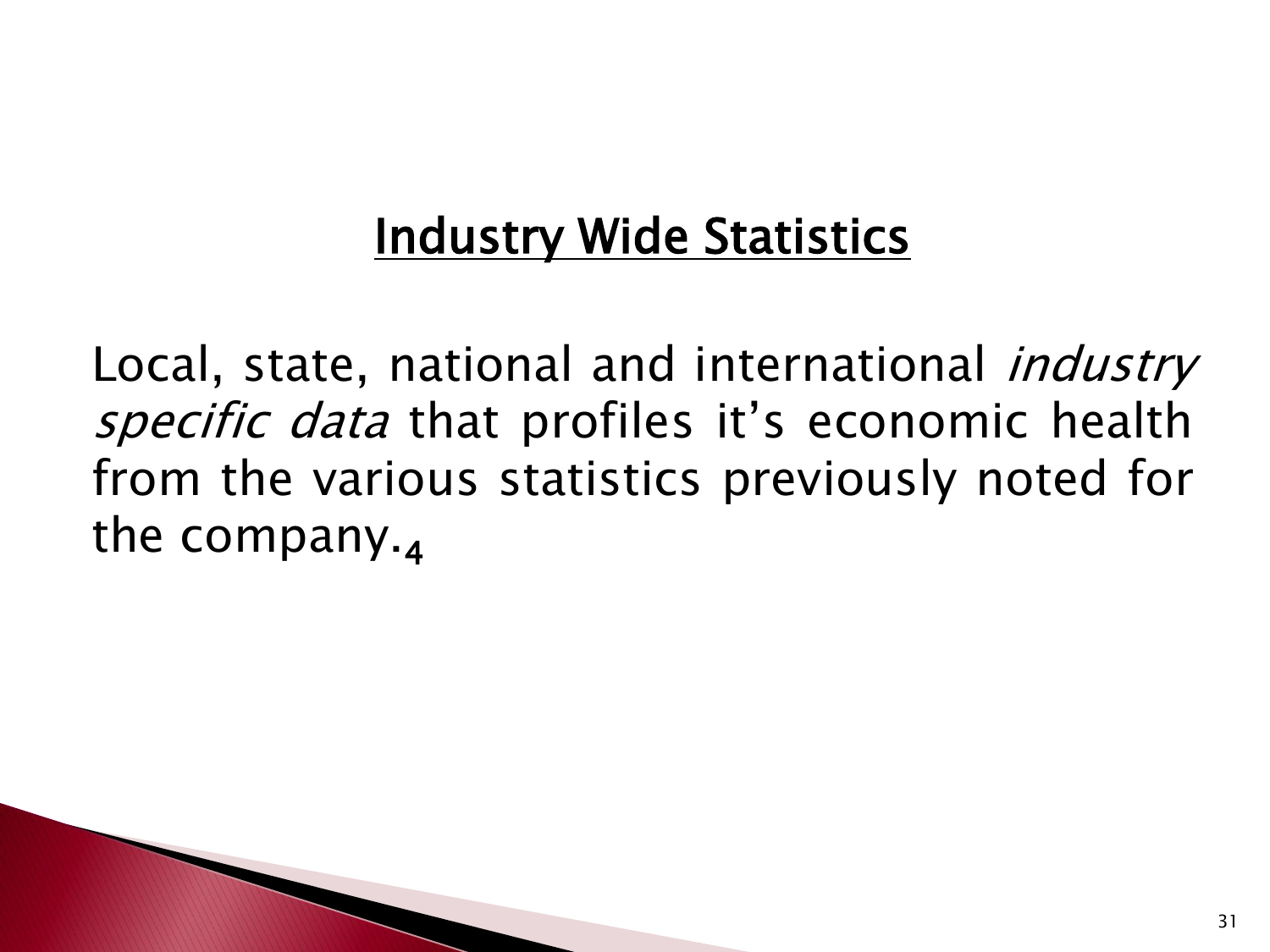#### The Production Company, Inc.

#### Manufacturers of Metal Fabricated Products

(simple example towards validating economic obsolescence)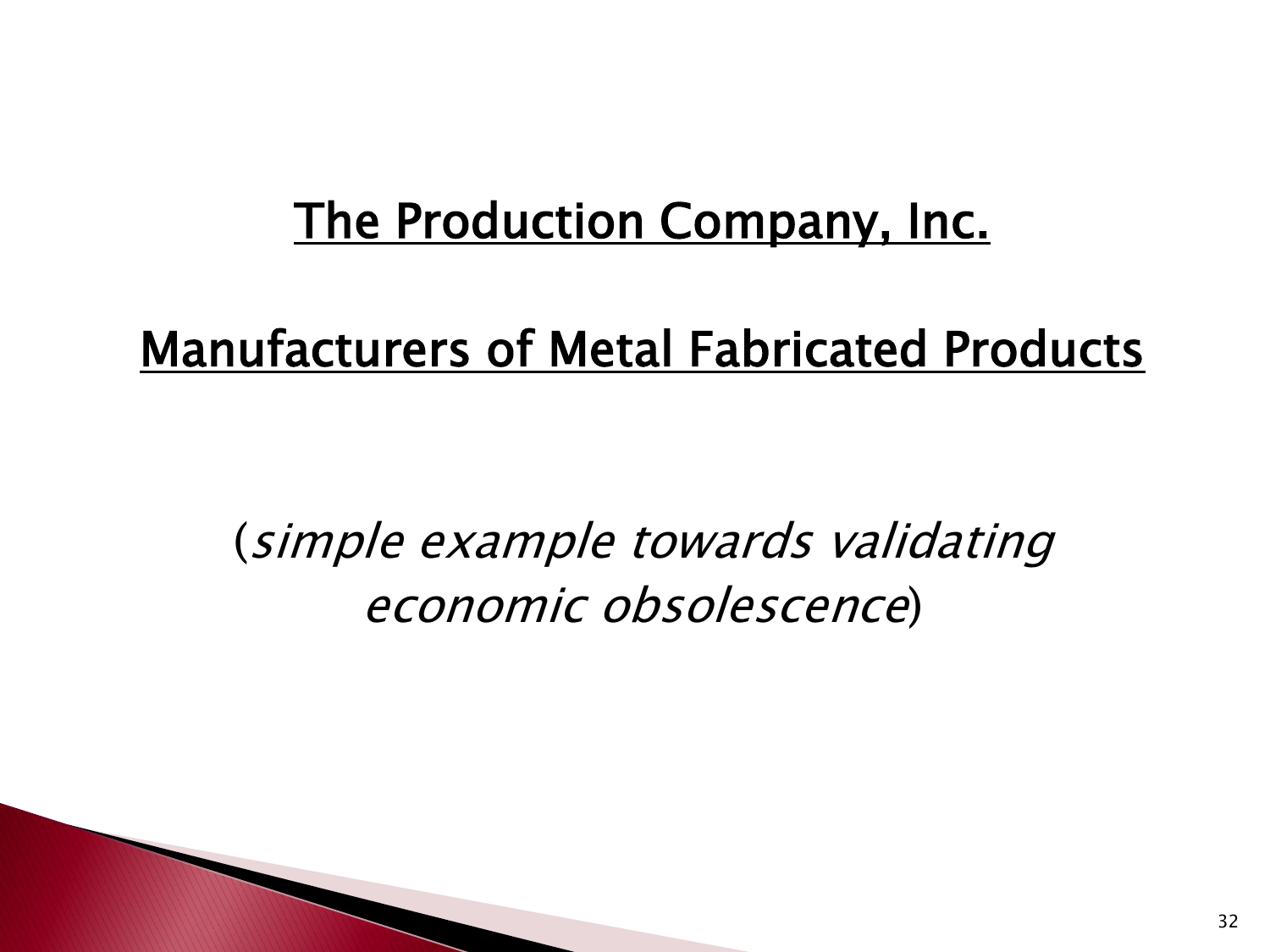| <b>Production Company, Inc.</b>                          | <b>Manufacturers of Metal Fabricated Components</b> |                  |              |                                                                        |              |              |
|----------------------------------------------------------|-----------------------------------------------------|------------------|--------------|------------------------------------------------------------------------|--------------|--------------|
|                                                          |                                                     |                  |              |                                                                        |              |              |
| <b>Schedule of Manufacturing Variables - 5 Year View</b> |                                                     |                  |              |                                                                        |              |              |
|                                                          |                                                     |                  |              |                                                                        |              |              |
|                                                          |                                                     | 12/31/2010       | 12/31/2009   | 12/31/2008                                                             | 12/31/2007   | 12/31/2006   |
| 1. Standard Max Capacity in Units                        | A                                                   | 1,350,000        | 1,350,000    | 1,350,000                                                              | 1,350,000    | 1,350,000    |
|                                                          |                                                     |                  |              |                                                                        |              |              |
|                                                          |                                                     |                  |              |                                                                        |              |              |
| 2. Actual Production / Units Produce                     | B                                                   | 850,000          | 975,000      | 1,100,000                                                              | 1,200,000    | 1,290,000    |
|                                                          |                                                     |                  |              |                                                                        |              |              |
|                                                          |                                                     |                  |              |                                                                        |              |              |
| <b>3a. Annual Gross Sales</b>                            |                                                     | \$10,575,000     | \$12,000,000 | \$13,500,000                                                           | \$14,000,000 | \$15,000,000 |
|                                                          |                                                     |                  |              |                                                                        |              |              |
|                                                          |                                                     |                  |              |                                                                        |              |              |
| 3b. Annual Cost of Goods Sold & Oper. Expense            |                                                     | \$11,156,625     | \$11,040,000 | \$11,812,500                                                           | \$11,130,000 | \$11,100,000 |
|                                                          |                                                     |                  |              |                                                                        |              |              |
| 3c. Annual Profit Before Tax                             |                                                     | (\$581,625)      | \$960,000    | \$1,687,500                                                            | \$2,870,000  | \$3,900,000  |
|                                                          |                                                     |                  |              |                                                                        |              |              |
|                                                          |                                                     |                  |              |                                                                        |              |              |
| 4. Year End Head Count / Work Force                      |                                                     | 60               | 75           | 90                                                                     | 110          | 130          |
|                                                          |                                                     |                  |              |                                                                        |              |              |
|                                                          |                                                     |                  |              |                                                                        |              |              |
| <b>5. Production Shifts</b>                              |                                                     | $1 - 8$ hr shift |              | 2 - 8 hr shifts $2 - 10$ hr shifts $3 - 8$ hr shifts $3 - 8$ hr shifts |              |              |
|                                                          |                                                     |                  |              |                                                                        |              |              |
|                                                          |                                                     |                  |              |                                                                        |              |              |
| 6. Inventory Turnover                                    |                                                     | 2.5              | 4            | 6                                                                      | 9            | 10           |
|                                                          |                                                     |                  |              |                                                                        |              |              |
|                                                          |                                                     |                  |              |                                                                        |              |              |
| 7. Raw Material Cost Increase                            | $2005$ base = \$.65                                 | \$0.13           | \$0.10       | \$0.08                                                                 | \$0.08       | \$0.06       |
|                                                          |                                                     | \$0.05           | \$0.07       | \$0.05                                                                 | \$0.06       | \$0.06       |
| <b>Product Selling Price Increase</b>                    | 2005 base = $$1.30$                                 |                  |              |                                                                        |              |              |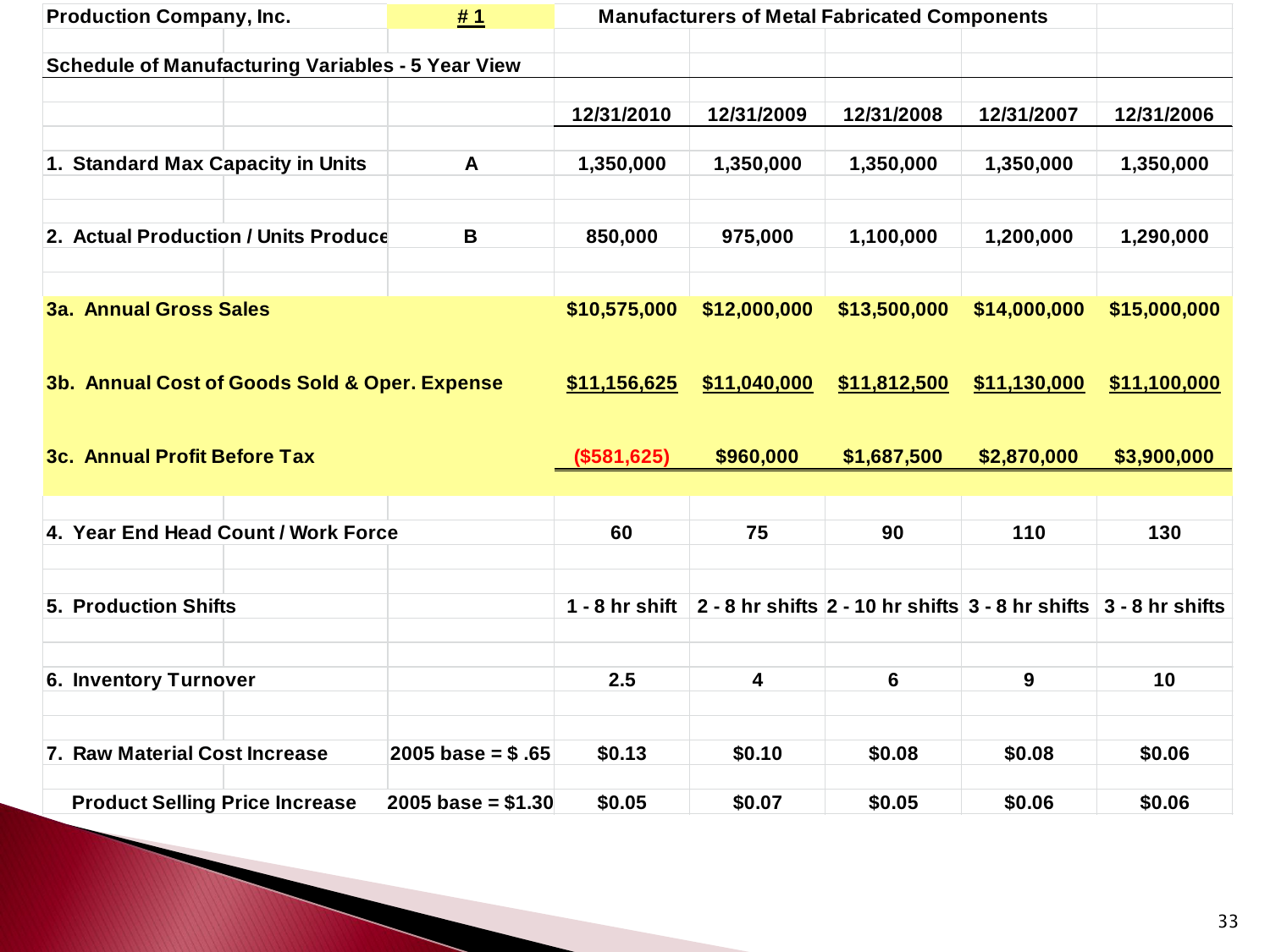| <b>Production Company, Inc.</b><br>#2                    |                                            | <b>Manufacturers of Metal Fabricated Components</b> |                 |                                                                        |                 |                 |
|----------------------------------------------------------|--------------------------------------------|-----------------------------------------------------|-----------------|------------------------------------------------------------------------|-----------------|-----------------|
|                                                          |                                            |                                                     |                 |                                                                        |                 |                 |
| <b>Schedule of Manufacturing Variables - 5 Year View</b> |                                            |                                                     |                 |                                                                        |                 |                 |
|                                                          |                                            | 12/31/2010                                          | 12/31/2009      | 12/31/2008                                                             | 12/31/2007      | 12/31/2006      |
|                                                          |                                            |                                                     |                 |                                                                        |                 |                 |
| 1. Standard Max Capacity in Units                        | A                                          | 1,350,000                                           | 1,350,000       | 1,350,000                                                              | 1,350,000       | 1,350,000       |
|                                                          |                                            |                                                     |                 |                                                                        |                 |                 |
|                                                          |                                            |                                                     |                 |                                                                        |                 |                 |
| 2. Actual Production / Units Produce                     | B                                          | 850,000                                             | 975,000         | 1,100,000                                                              | 1,200,000       | 1,290,000       |
|                                                          | % Capacity Utilization                     | 62.96%                                              | 72.22%          | 81.48%                                                                 | 88.89%          | 95.56%          |
|                                                          |                                            |                                                     |                 |                                                                        |                 |                 |
| <b>3a. Annual Gross Sales</b>                            |                                            | \$10,575,000                                        | \$12,000,000    | \$13,500,000                                                           | \$14,000,000    | \$15,000,000    |
|                                                          |                                            |                                                     |                 |                                                                        |                 |                 |
| 3b. Annual Cost of Goods Sold & Oper. Expense            |                                            | \$11,156,625                                        | \$11,040,000    | \$11,812,500                                                           | \$11,130,000    | \$11,100,000    |
|                                                          |                                            |                                                     |                 |                                                                        |                 |                 |
|                                                          |                                            |                                                     |                 |                                                                        |                 |                 |
| 3c. Annual Profit Before Tax                             |                                            | (\$581,625)                                         | \$960,000       | \$1,687,500                                                            | \$2,870,000     | \$3,900,000     |
|                                                          |                                            |                                                     |                 |                                                                        |                 |                 |
|                                                          | % to Gross Sales                           | $-5.50%$                                            | 8.00%           | 12.50%                                                                 | 20.50%          | 26.00%          |
|                                                          |                                            |                                                     |                 |                                                                        |                 |                 |
| 4. Year End Head Count / Work Force                      |                                            | 60                                                  | 75              | 90                                                                     | 110             | 130             |
|                                                          |                                            |                                                     |                 |                                                                        |                 |                 |
| 5. Production Shifts                                     |                                            | $1 - 8$ hr shift                                    |                 | 2 - 8 hr shifts $2 - 10$ hr shifts $3 - 8$ hr shifts $3 - 8$ hr shifts |                 |                 |
|                                                          |                                            |                                                     |                 |                                                                        |                 |                 |
|                                                          |                                            |                                                     |                 |                                                                        |                 |                 |
| 6. Inventory Turnover                                    |                                            | 3                                                   | 4               | 6                                                                      | 9               | 10              |
|                                                          |                                            |                                                     |                 |                                                                        |                 |                 |
|                                                          |                                            |                                                     |                 |                                                                        |                 |                 |
| 7. Raw Material Cost Increase                            | $2005 \text{ base} = $.65$                 | \$0.13                                              | \$0.10          | \$0.08                                                                 | \$0.08          | \$0.06          |
|                                                          | % Increase to base                         | 13.40%                                              | 11.49%          | 10.13%                                                                 | 11.27%          | 9.23%           |
|                                                          |                                            |                                                     |                 |                                                                        |                 |                 |
|                                                          |                                            |                                                     |                 |                                                                        |                 |                 |
| <b>Product Selling Price Increase</b>                    | $2005$ base = \$1.30<br>% Increase to base | \$0.05<br>3.29%                                     | \$0.07<br>4.76% | \$0.05<br>3.52%                                                        | \$0.06<br>4.41% | \$0.06<br>4.62% |
|                                                          |                                            |                                                     |                 |                                                                        |                 |                 |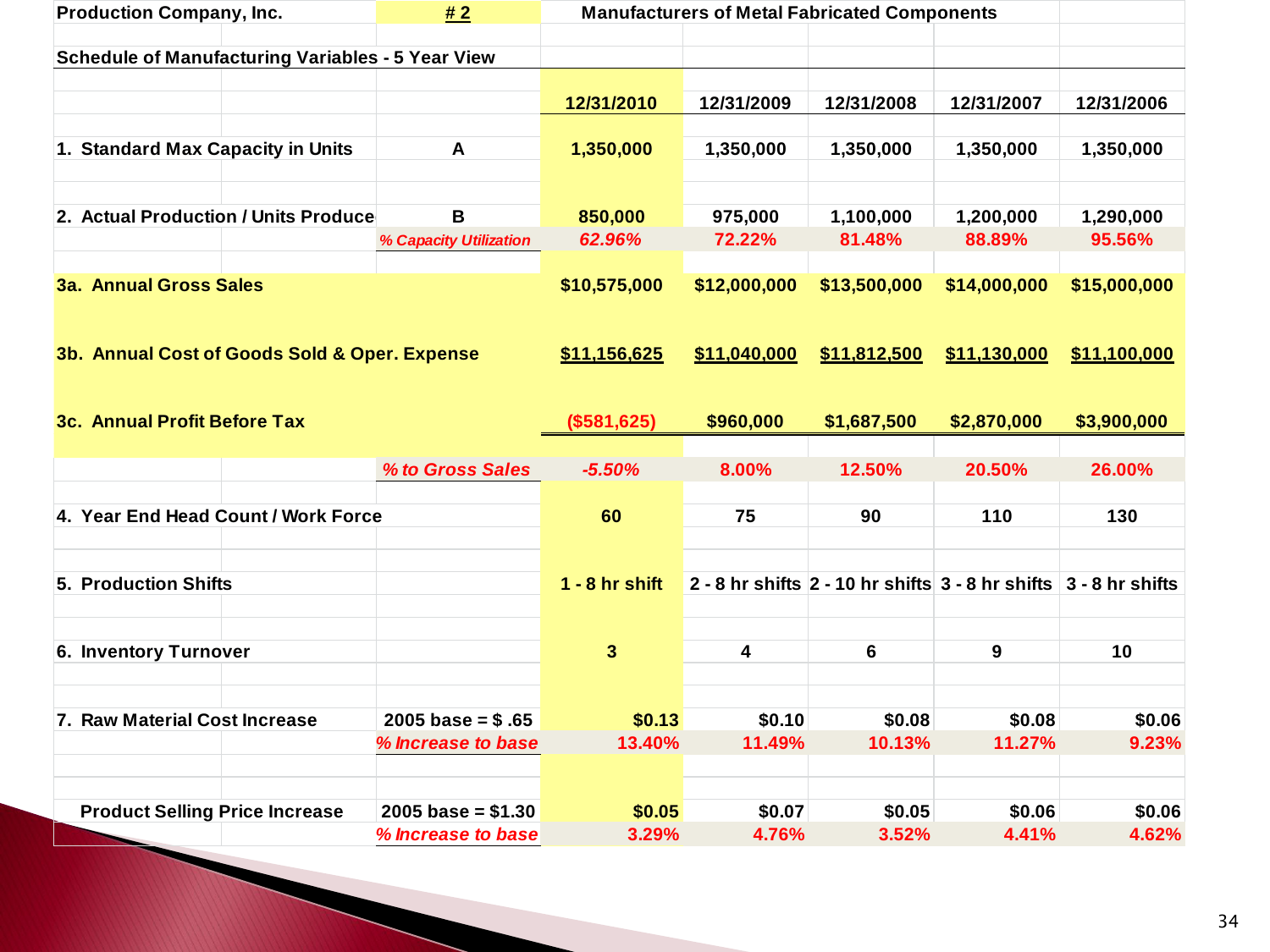#### **Percent Capacity Utilization**

This is a simple division where the Actual Production/units produced is divided by the Standard Operating Capacity all in units. The result is a percentage that reflects the actual usage of the maximum plant production capacity. What does the downward trend indicate?

**The Comment of Comment Comment Comment**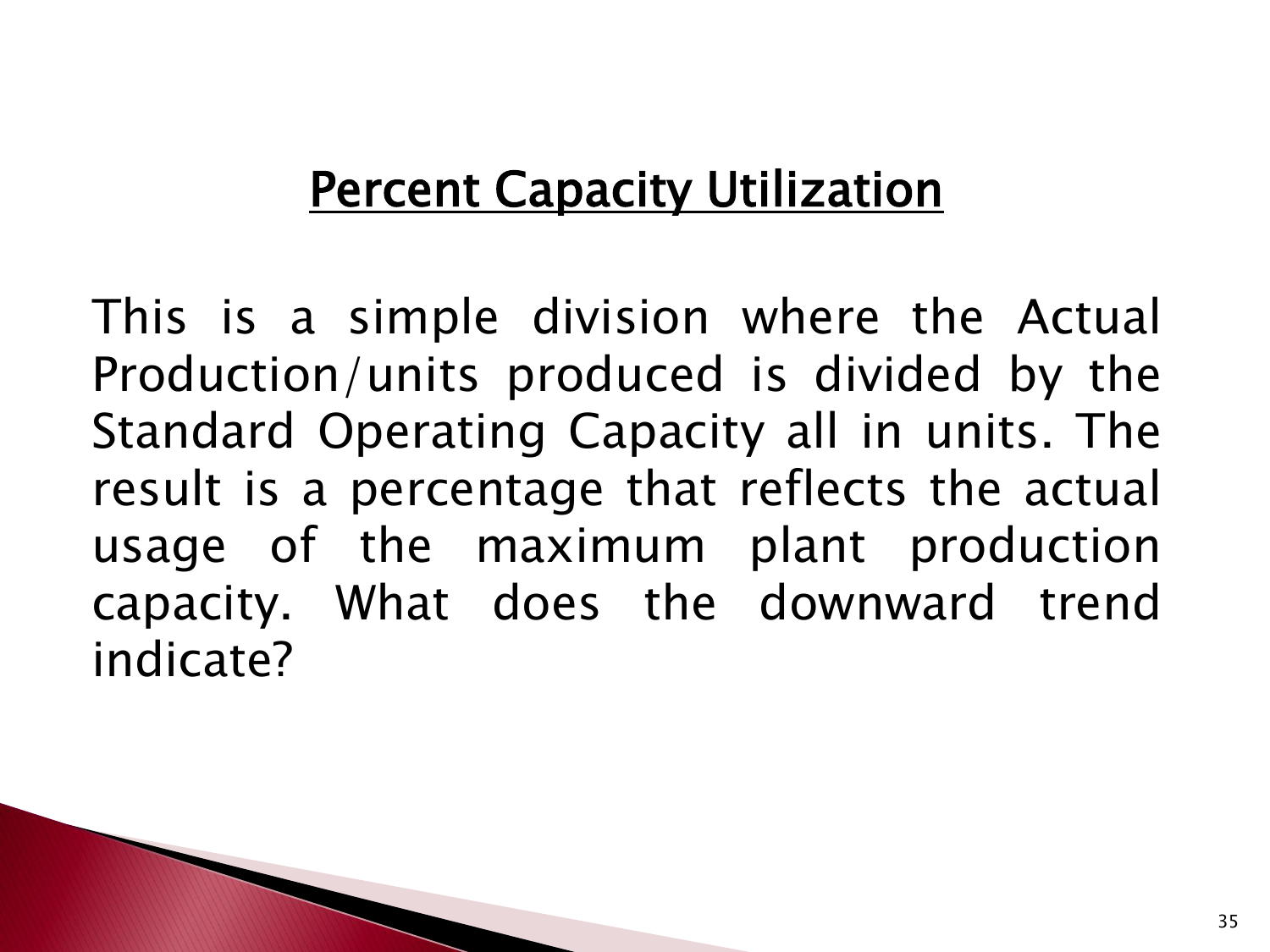### Gross Profit Before Tax Percentage

This is a simple Profit Before Tax calculation dividing the profit before tax by the gross company sales. This is yet another simple indicator of company health.

**The Company of Company**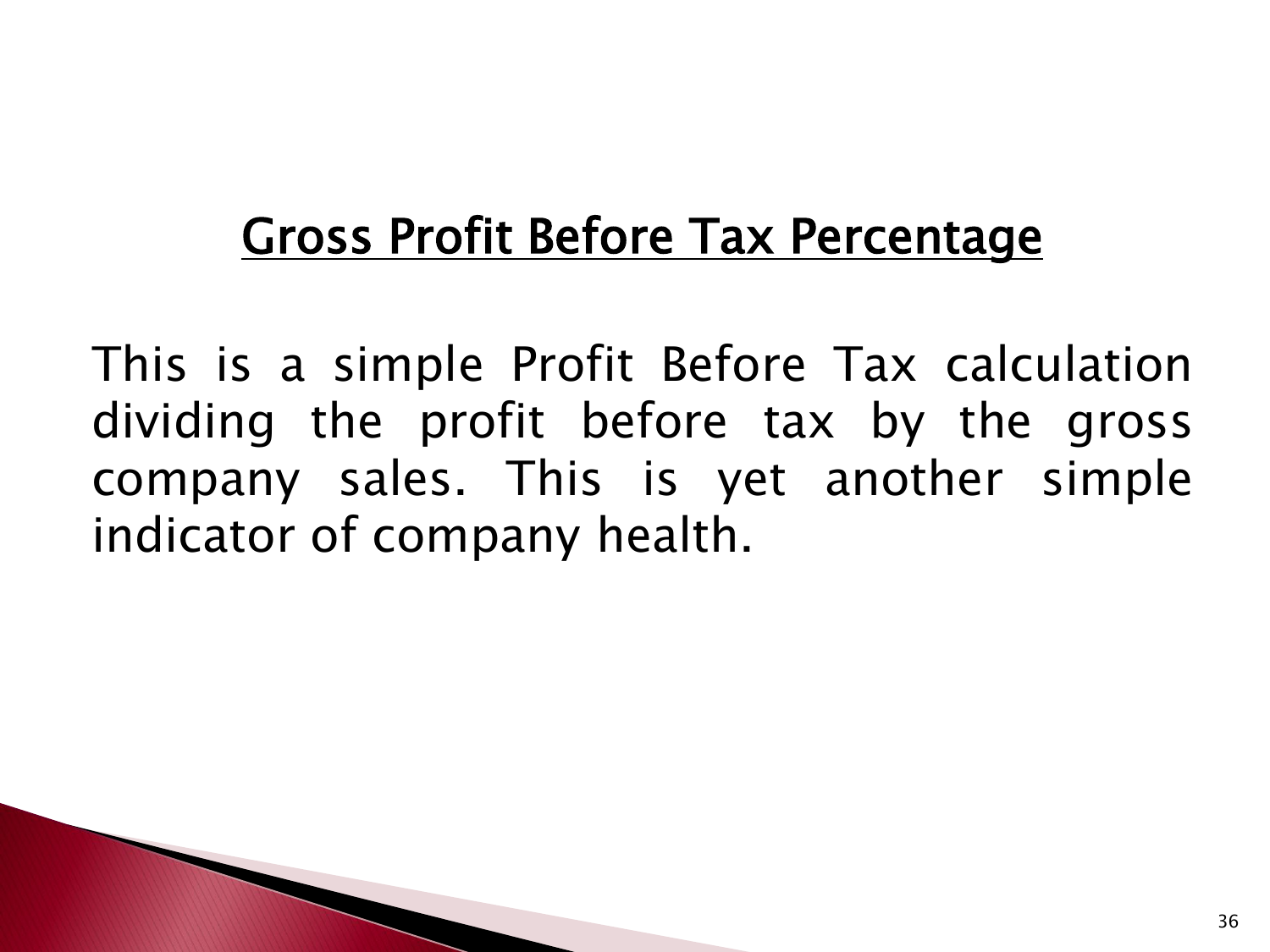#### Raw Material Cost Increase vs.

#### Product Selling Price Increase

Here we have calculated the annual raw material percentage cost increase [annual raw material base price], and have compared it to the annual product selling price increase [annual product base selling price]. This comparison shows that the trend of raw material cost is increasing faster than the selling price of the product.

This can be <sup>a</sup> telling sign of Economic Obsolescence.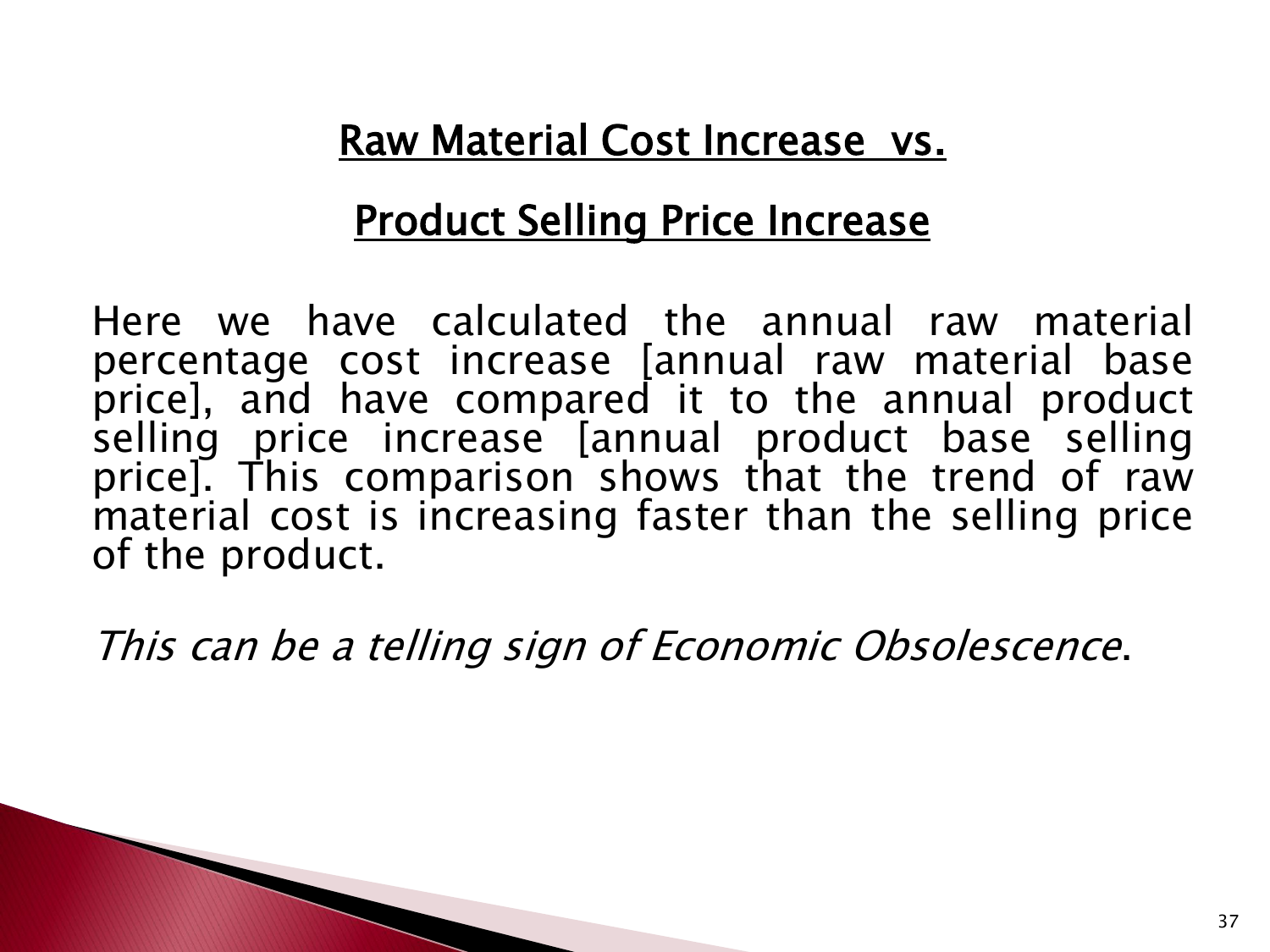## So What is Next... ?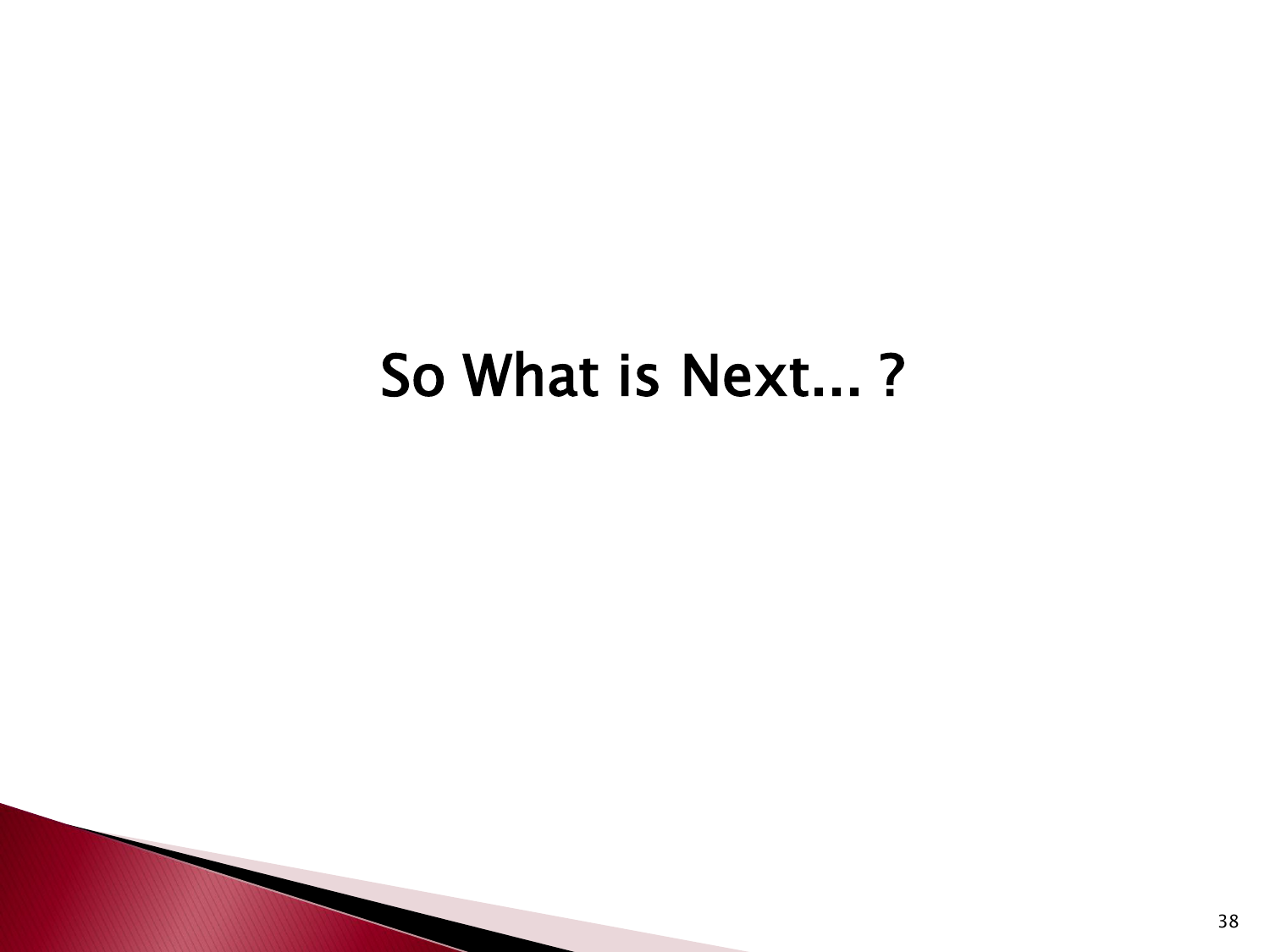#### Using the Inutility Formula to Determine Economic Obsolescence.

The inutility formula, *is one method* that can be used to calculate this further element of additional depreciation. It has been the most common method for the determination of economic obsolescence and will stand the acceptability test in litigation because of it's mathematical / scientific basis. The percentage result of this formula is typically called the *Inutility Penalty.*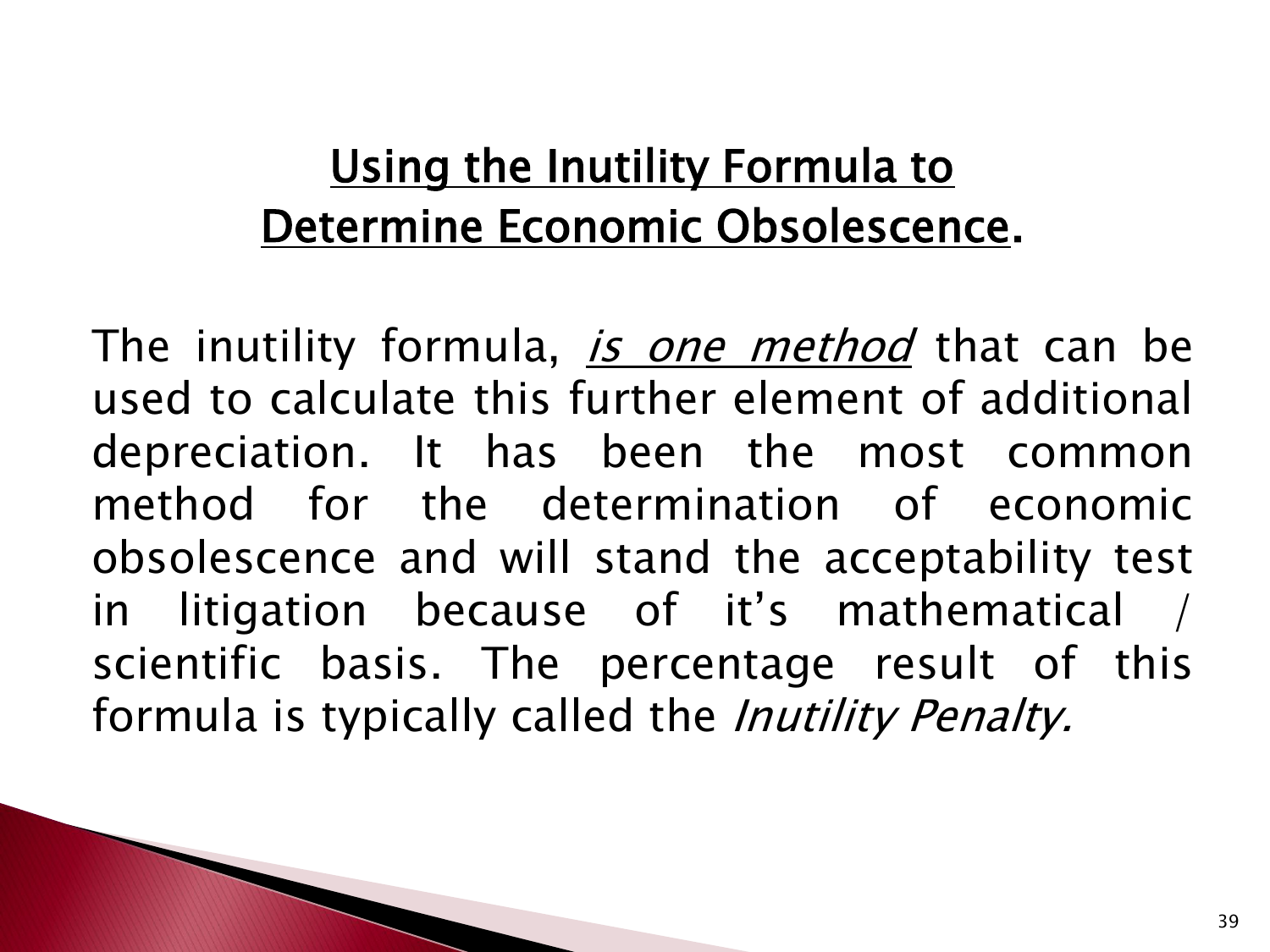### <u>The Inutility Formula<sub>5</sub> is as follows:</u>

Inutility  $\% = [1 - (Capacity B/Capacity A)<sup>n</sup>] \times 100$ 

Capacity  $A =$  the Rated or Standard Production Capacity

- Capacity  $B =$  the Actual Production Achieved
	- $n =$  the Exponent or Scale Factor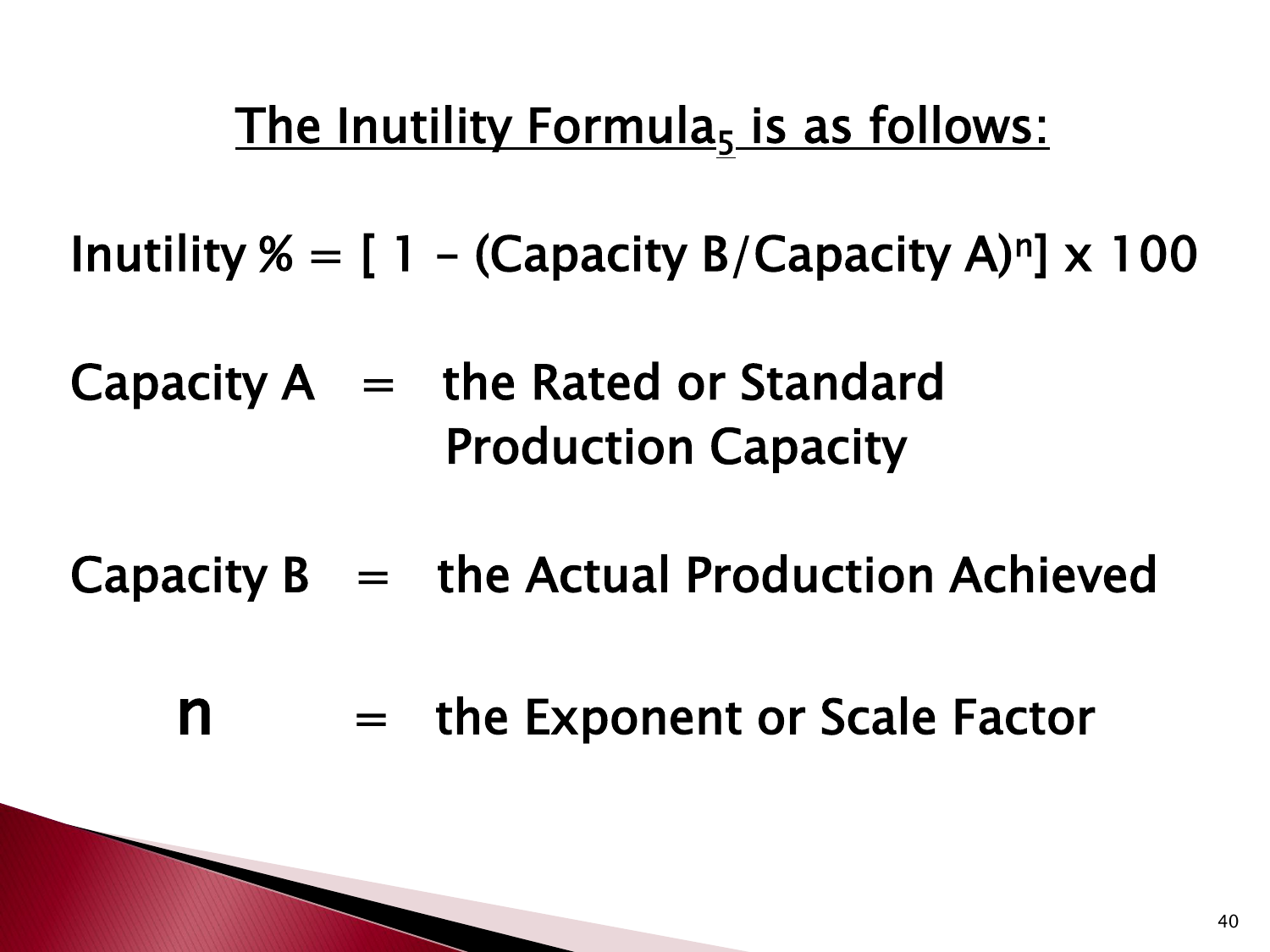The *exponent or scale factor (n)* is based upon the concept that the cost of property at different capacities may vary in nonlinear fashion because of economies of scale.<sub>6</sub>

**Economies of Scale** is a term used by economists referring to situations where the cost of producing an additional unit of output of a product decreases as the volume of output increases.<sub>7</sub> Scale factors vary but typically a factor of .6 or .7 is generally used as a standard of most industries. Because of this factor's general use, the inutility formula has been called *the 6/10<sup>ths</sup> formula*.

PARTY AND THE COMMUNICATION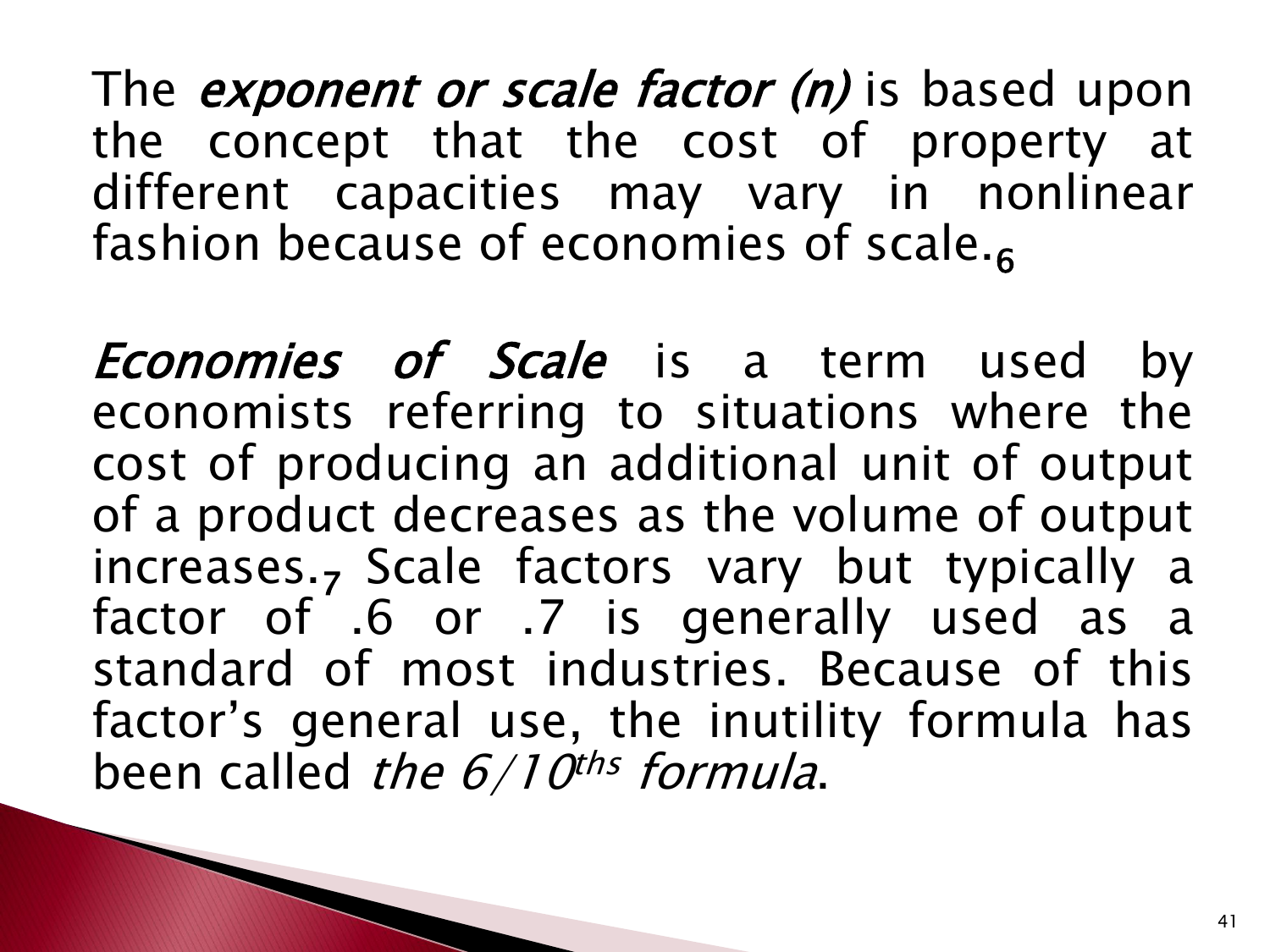#### Calculating / Applying the Inutility Formula

Example: Production Company, Inc.

- Inutility Penalty  $= [1 (Production B / Capacity A)<sup>n</sup>] \times 100$ 
	- $=$  [ 1 (850,000 / 1,350,000)<sup>.6</sup>]  $\times$  100
	- $=$  [ 1 (.62963)<sup>.6</sup> ] x 100
	- $=$  [ 1 (.75762)  $\times$  100
	- $=$  [.24238]  $\times$  100

Inutility Penalty = 24.24 %